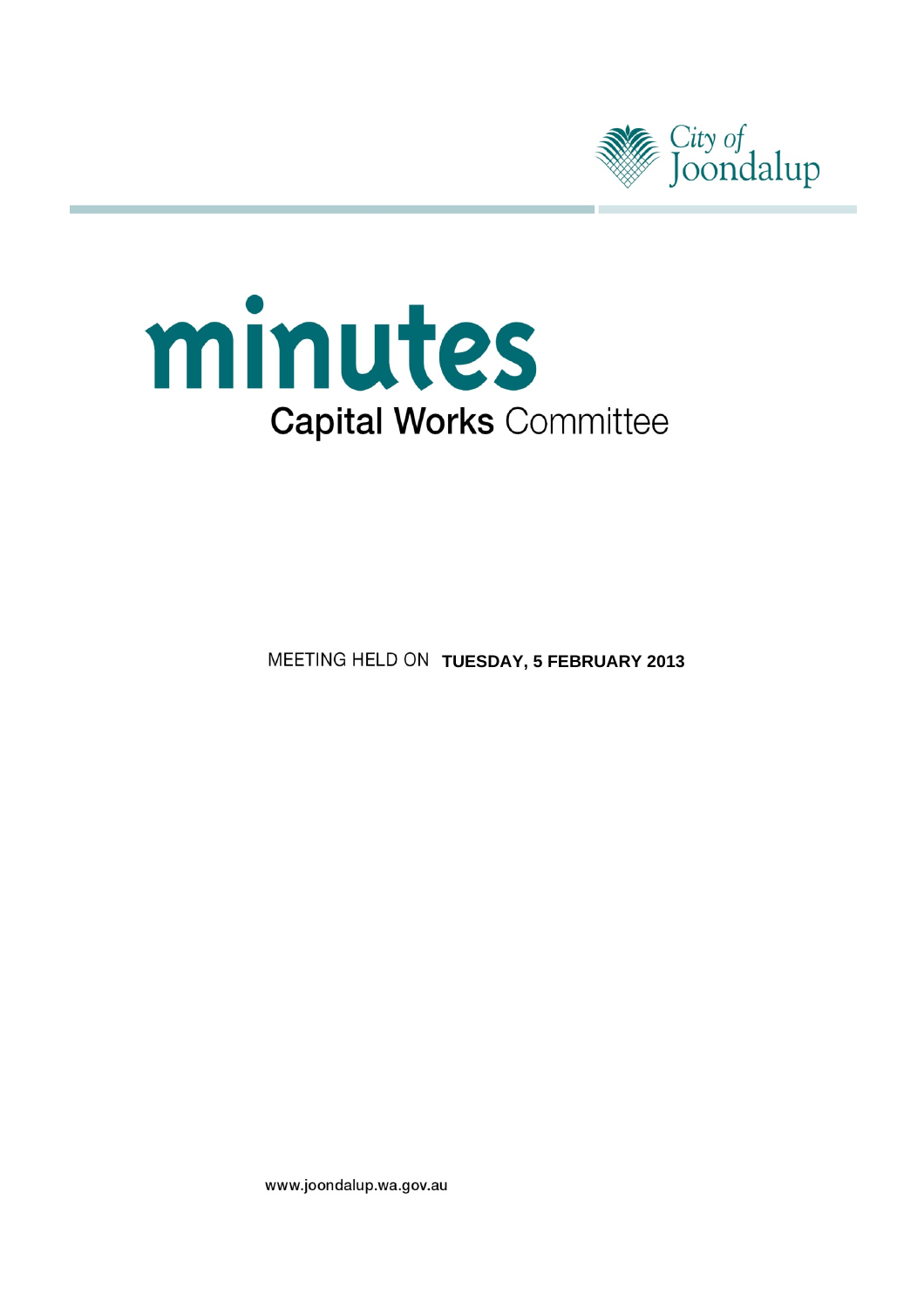# **TABLE OF CONTENTS**

| <b>Item No</b> | <b>Title</b>                                                                                   | Page No        |
|----------------|------------------------------------------------------------------------------------------------|----------------|
|                | <b>Declaration of Opening</b>                                                                  | 3              |
|                | Apologies/Leave of absence                                                                     | 3              |
|                | <b>Confirmation of Minutes</b>                                                                 | 4              |
|                | Announcements by the Presiding Member without discussion                                       | 4              |
|                | <b>Declarations of Interest</b>                                                                | 4              |
|                | Identification of matters for which the meeting may sit behind closed<br>doors                 | 4              |
|                | Petitions and deputations                                                                      | $\overline{4}$ |
|                | Reports                                                                                        | 5              |
| $\mathbf{1}$   | Adoption of Meeting Dates for 2013 - Capital Works Committee -<br>[102496]                     | 5              |
| 2              | Broadbeach and Flinders Park Additional Works - [102496, 75521,<br>01525, 09146, 06171, 10273] | 8              |
| 3              | Update on 2012-13 Capital Works Program - [102496]                                             | 16             |
| 4              | Monthly and Quarterly Capital Works Project Reports - [102496]                                 | 19             |
| 5              | Delamere Park Additional Funding - [102496, 88565]                                             | 24             |
|                | Motions of which previous notice has been given                                                | 30             |
|                | Requests for Reports for future consideration                                                  | 30             |
|                | Closure                                                                                        | 30             |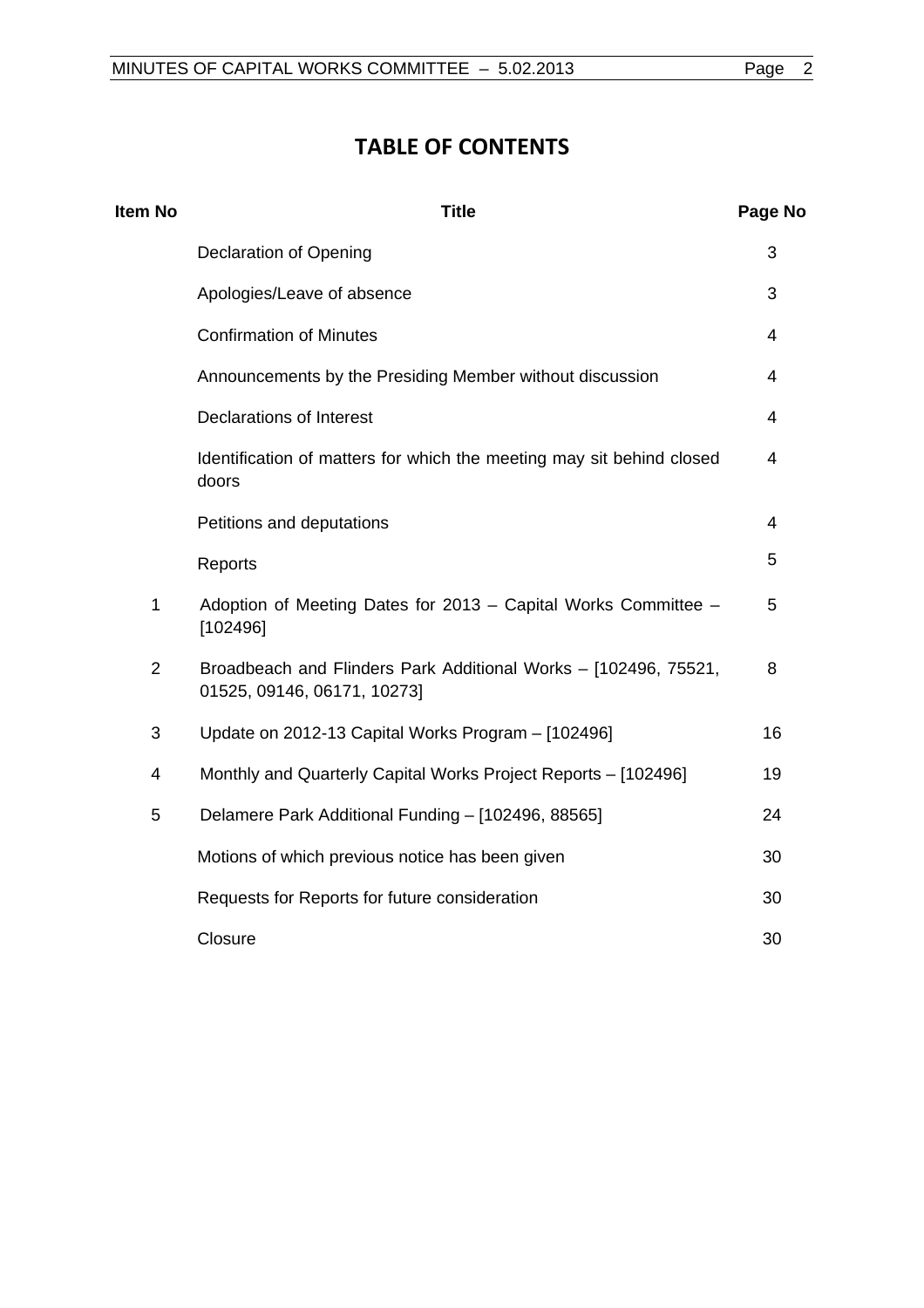# **CITY OF JOONDALUP**

# <span id="page-2-0"></span>**MINUTES OF THE CAPITAL WORKS COMMITTEE MEETING HELD IN CONFERENCE ROOM 2, JOONDALUP CIVIC CENTRE, BOAS AVENUE, JOONDALUP ON TUESDAY, 5 FEBRUARY 2013.**

# **ATTENDANCE**

# **Committee Members:**

| Cr Geoff Amphlett, JP              | <b>Deputy Presiding Member</b>   |               |
|------------------------------------|----------------------------------|---------------|
| <b>Mayor Troy Pickard</b>          |                                  | from $6.11pm$ |
| Cr Brian Corr                      |                                  |               |
| <b>Cr Christine Hamilton-Prime</b> |                                  |               |
| Cr Kerry Hollywood                 | deputising for Cr Tom McLean, JP |               |
| Cr Teresa Ritchie                  |                                  | from 6.45pm   |

# **Observer:**

Cr Mike Norman

# **Officers:**

| Mr Mike Tidy      | Director, Corporate Services               |
|-------------------|--------------------------------------------|
| Mr Nico Claassen  | Director, Infrastructure Services          |
| Mr Brad Sillence  | <b>Manager Governance</b>                  |
| Mr Andrew Murphy  | Manager Infrastructure Management Services |
| Mr John Byrne     | <b>Governance Coordinator</b>              |
| Mrs Lesley Taylor | Governance Officer                         |

# **DECLARATION OF OPENING**

The Deputy Presiding Member declared the meeting open at 5.50pm.

# **APOLOGIES/LEAVE OF ABSENCE**

Apology - Cr Tom McLean, JP.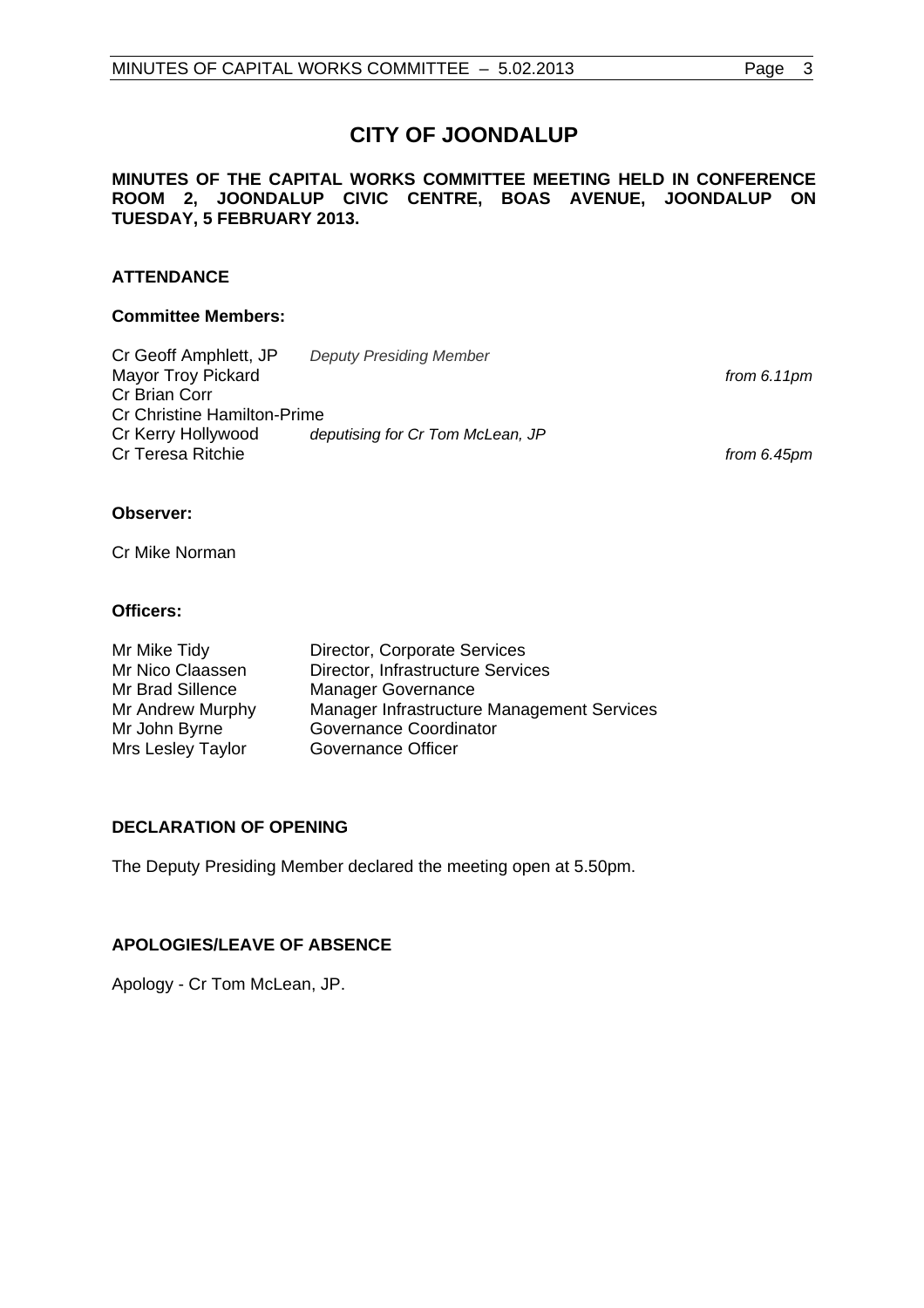# <span id="page-3-0"></span>**CONFIRMATION OF MINUTES**

MINUTES OF THE CAPITAL WORKS COMMITTEE MEETING HELD ON 27 NOVEMBER 2012

**MOVED Cr Hamilton-Prime, SECONDED Cr Amphlett that the minutes of the meeting of the Capital Works Committee held on 27 November 2012 be confirmed as a true and correct record.** 

# The Motion was Put and **CARRIED** (4/0)

**In favour of the Motion:** Crs Amphlett, Corr, Hamilton-Prime and Hollywood.

# **ANNOUNCEMENTS BY THE PRESIDING MEMBER WITHOUT DISCUSSION**

Nil.

# **DECLARATIONS OF INTEREST**

Nil.

# **IDENTIFICATION OF MATTERS FOR WHICH THE MEETING MAY SIT BEHIND CLOSED DOORS**

In accordance with Clause 76 of the City's *Standing Orders Local Law 2005*, this meeting was not open to the public.

# **PETITIONS AND DEPUTATIONS**

Nil.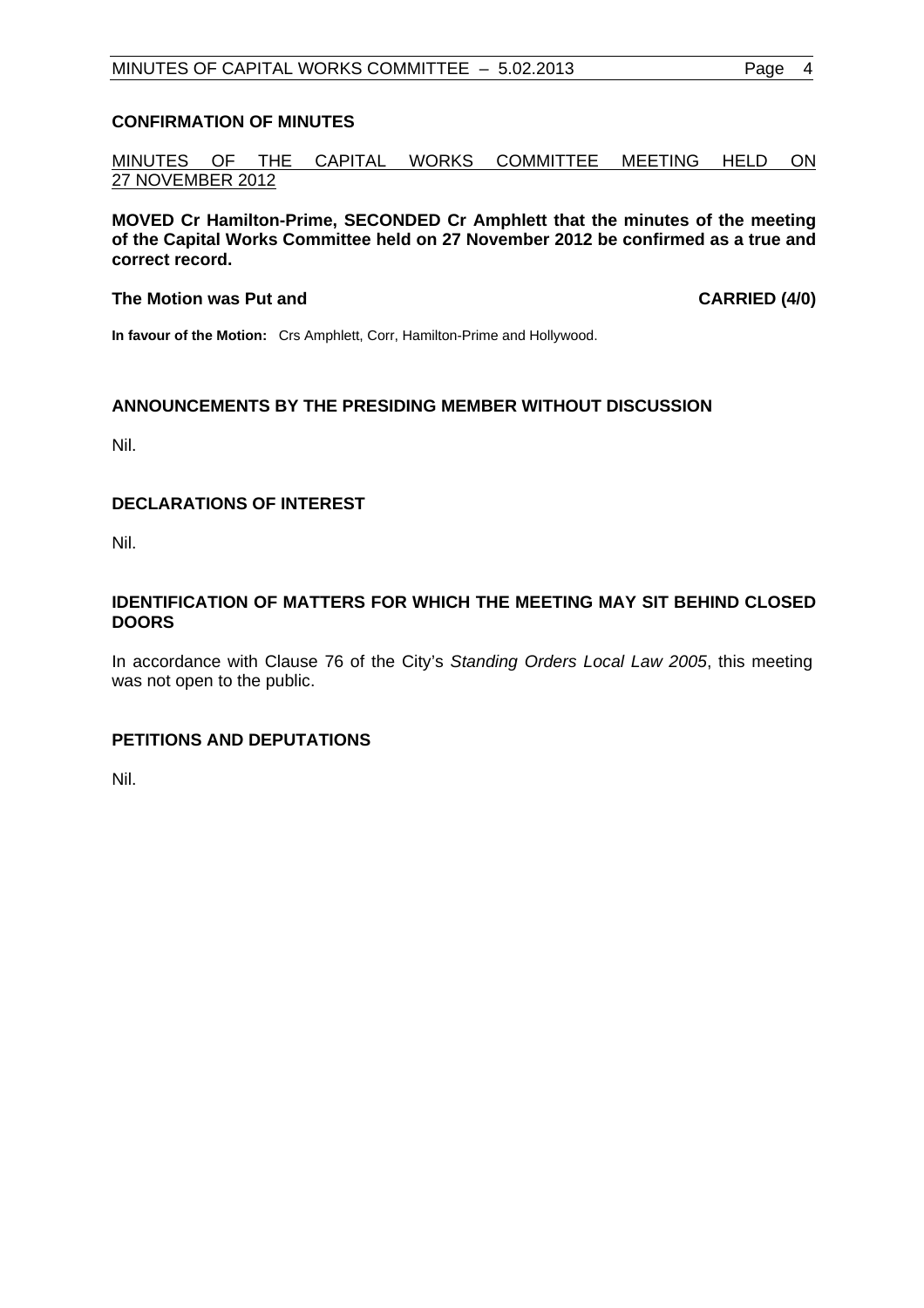# <span id="page-4-0"></span>**REPORTS**

# **ITEM 1 ADOPTION OF MEETING DATES FOR 2013 – CAPITAL WORKS COMMITTEE**

| <b>WARD</b>                           | All                                                                                                                                                                                              |
|---------------------------------------|--------------------------------------------------------------------------------------------------------------------------------------------------------------------------------------------------|
| <b>RESPONSIBLE</b><br><b>DIRECTOR</b> | Mr Jamie Parry<br>Governance and Strategy                                                                                                                                                        |
| <b>FILE NUMBER</b>                    | 102496, 101515                                                                                                                                                                                   |
| <b>ATTACHMENT</b>                     | Nil.                                                                                                                                                                                             |
| <b>AUTHORITY / DISCRETION</b>         | Executive - The substantial direction setting and oversight<br>role of Council, such as adopting plans and reports,<br>accepting tenders, directing operations, setting and<br>amending budgets. |

# **PURPOSE**

For the Capital Works Committee to consider the proposed schedule of Committee meeting dates for 2013, up until the Local Government Elections.

#### **EXECUTIVE SUMMARY**

In order to assist with forward planning for all Elected Members, management and staff, a schedule of meeting dates has been prepared for the Capital Works Committee, ensuring synergy between meeting dates and the flow of information and decision-making.

*It is recommended that the Capital Works Committee ADOPTS the meeting dates and times for the Capital Works Committee to be held at the Joondalup Civic Centre, Boas Avenue, Joondalup.* 

# **BACKGROUND**

The Capital Works Committee was established at the Ordinary Council Meeting held on 15 May 2012 (CJ094-05/12 refers). The purpose of the committee is to:

- Oversee the monthly progress of the City's annual Capital Works Program and review of the City's Five Year Capital Works Program.
- Oversee the long term planning of major capital works projects not being the role of a Council Committee established for such purposes.
- Consider recommendations to modify the City's Capital Works.

At its meeting held on 20 November 2012 (CJ228-11/12 refers) Council adopted the meeting dates for its Strategy and Briefing sessions, and Ordinary Council meetings.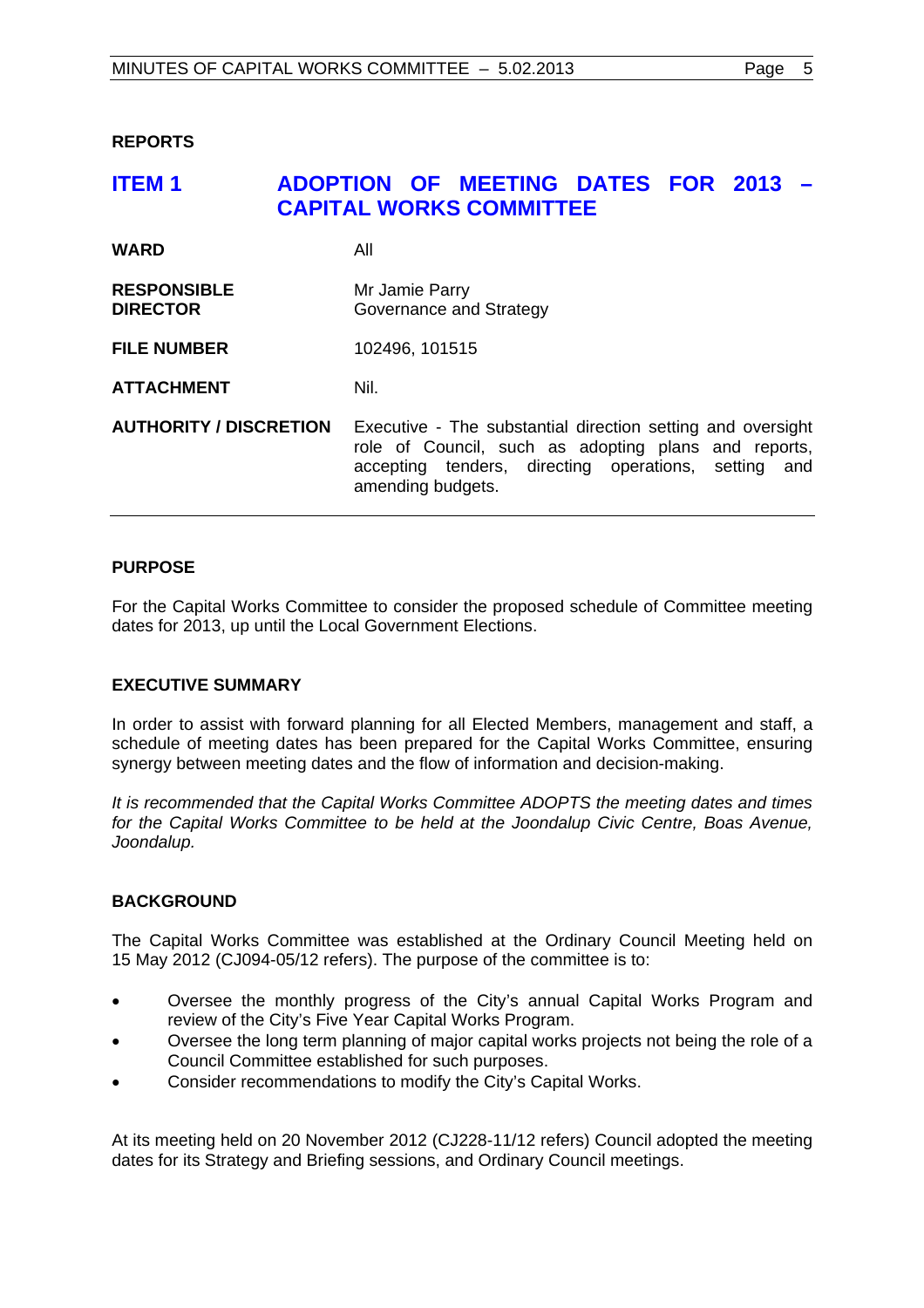The schedule of Council meeting dates was based on the format used for the last five years; a monthly meeting format with Strategy Sessions held on the first Tuesday of each month; Briefing Sessions held on the second Tuesday and Council meetings on the third Tuesday.

This enables committee meetings to be scheduled on the Monday, Tuesday or Wednesday of weeks one, two and three to minimise potential conflicts with other Council activities and provide a 'meeting-free' week in the fourth week of each month.

# **DETAILS**

In 2012, the Capital Works Committee met prior to Strategy Sessions with the start time being 5.45pm. It is proposed that this meeting time and scheduling be retained for 2013.

Due to the local government elections in October, there are no meetings scheduled after September 2013. A report will be submitted to the Capital Works Committee to propose the meeting dates for the remainder of the year after new members are appointed to the committee by Council following the Local Government Elections.

#### **Issues and options considered**

The Capital Works Committee can either:

- adopt the meeting dates as proposed in this report or
- amend the meeting dates.

#### **Legislation / Strategic Community Plan / policy implications**

| Legislation                     | <b>Local Government Act 1995</b><br>Local Government (Administration) Regulations 1996<br>Standing Orders Local Law 2005 |
|---------------------------------|--------------------------------------------------------------------------------------------------------------------------|
| <b>Strategic Community Plan</b> |                                                                                                                          |
| Key theme                       | Governance and leadership.                                                                                               |

- **Objective Corporate capacity.**
- **Strategic initiative Mot applicable.**
- **Policy** Not applicable.

#### **Risk management considerations**

Should forward planning of committee meetings not be identified, then there is a risk for meetings to be held on an ad-hoc basis; lacking coordination with other key meetings and corporate planning processes.

#### **Financial/budget implications**

Not applicable.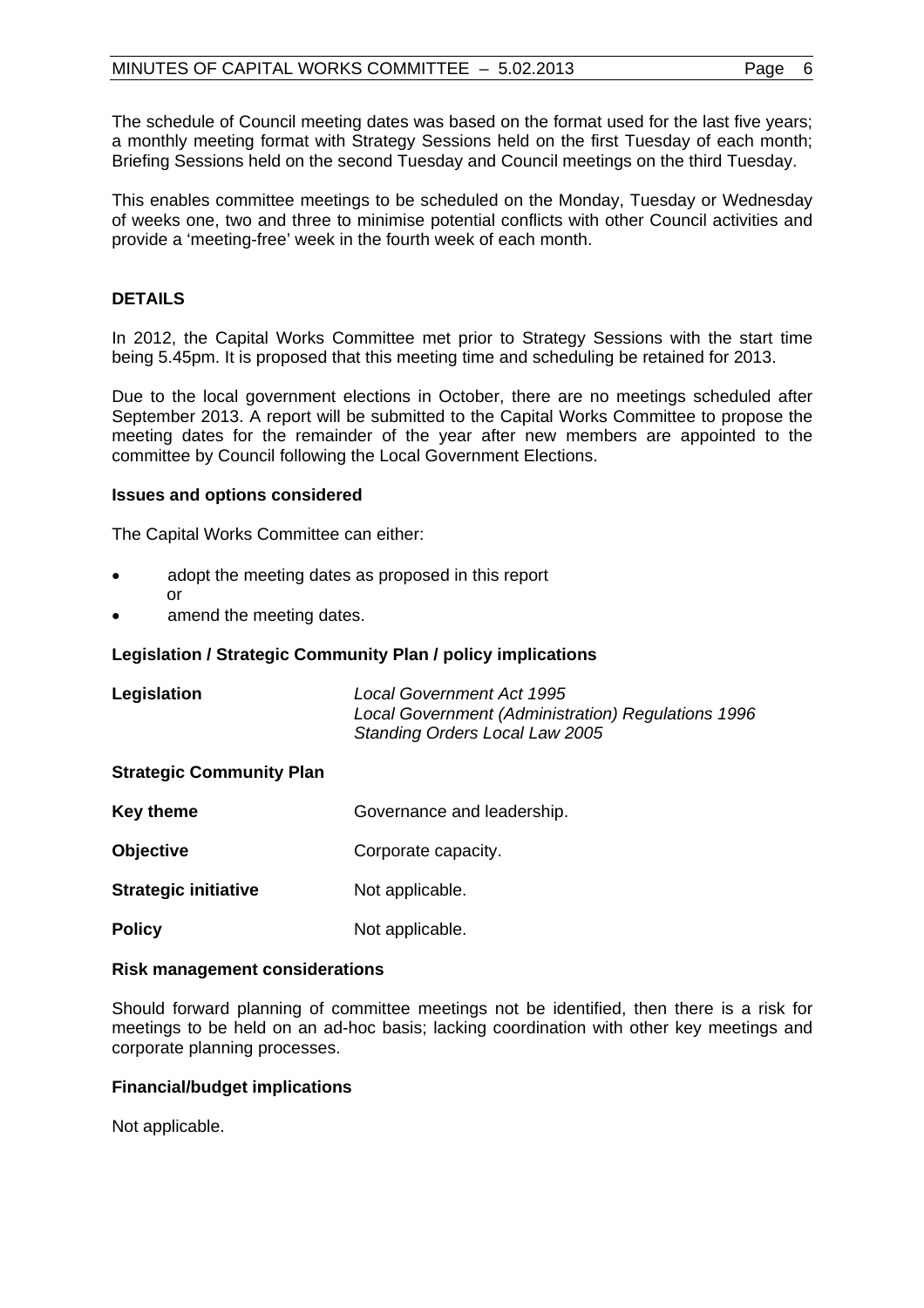# **Regional significance**

Not applicable.

# **Sustainability implications**

Not applicable.

# **Consultation**

Not applicable.

# **COMMENT**

The dates proposed have been designed on the basis of the 2012 meeting cycle and are intended to provide Council, Committee members and staff with an indicative meeting timeline for the Capital Works Committee.

It should be noted that no meeting dates have been set after October 2013 due to the impact of the local government elections. A further report will be submitted to the Capital Works Committee to propose the meeting dates for the remainder of the year, following the elections.

# **VOTING REQUIREMENTS**

Simple Majority.

**MOVED Cr Hollywood, SECONDED Cr Hamilton-Prime that the Capital Works Committee ADOPTS the following meeting dates and times for the Capital Works Committee to be held at the Joondalup Civic Centre, Boas Avenue, Joondalup:** 

| <b>Capital Works Committee</b>      |
|-------------------------------------|
| To be held in Conference Room 2     |
| 5.45pm on Tuesday, 5 March 2013     |
| 5.45pm on Tuesday, 2 April 2013     |
| 5.45pm on Tuesday, 7 May 2013       |
| 5.45pm on Tuesday, 4 June 2013      |
| 5.45pm on Tuesday, 2 July 2013      |
| 5.45pm on Tuesday, 6 August 2013    |
| 5.45pm on Tuesday, 3 September 2013 |

## The Motion was Put and **CARRIED** (4/0)

**In favour of the Motion:** Crs Amphlett, Corr, Hamilton-Prime and Hollywood.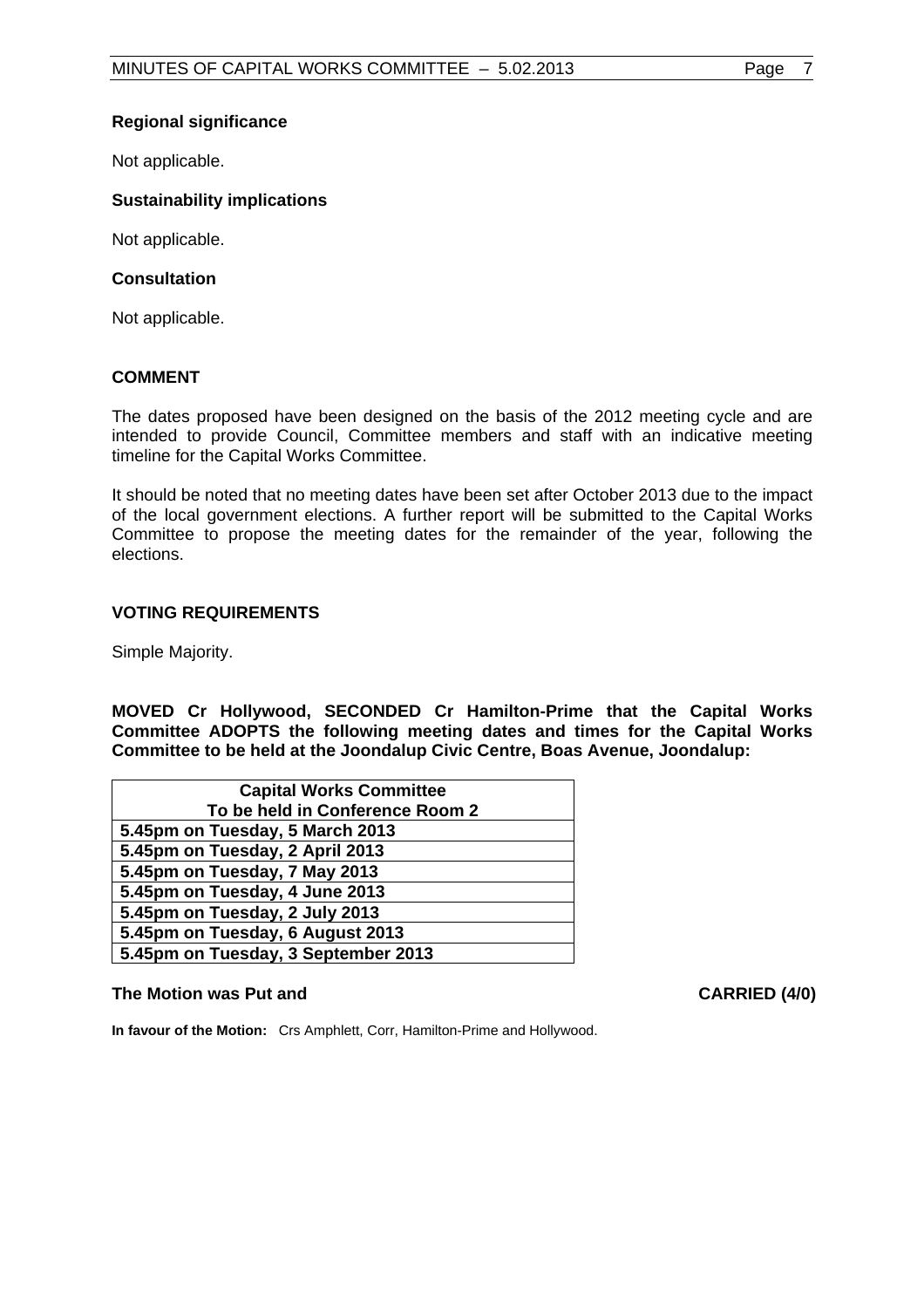# <span id="page-7-0"></span>**ITEM 2 BROADBEACH AND FLINDERS PARK ADDITIONAL WORKS**

| <b>WARD</b>                           | South-West                                                   |                                                                                                                                                                                            |
|---------------------------------------|--------------------------------------------------------------|--------------------------------------------------------------------------------------------------------------------------------------------------------------------------------------------|
| <b>RESPONSIBLE</b><br><b>DIRECTOR</b> | Mr Nico Claassen<br>Infrastructure Services                  |                                                                                                                                                                                            |
| <b>FILE NUMBER</b>                    |                                                              | 102496, 75521, 01525, 09146, 06171, 10273                                                                                                                                                  |
| <b>ATTACHMENT</b>                     | Attachment 1<br>Attachment 2<br>Attachment 3<br>Attachment 4 | Broadbeach and Flinders Parks map<br>Broadbeach and Flinders Parks current<br>path network<br>Broadbeach and Flinders Parks proposed<br>path network<br>Results of water analysis of lakes |
| <b>AUTHORITY / DISCRETION</b>         | amending budgets.                                            | Executive - The substantial direction setting and oversight<br>role of Council, such as adopting plans and reports,<br>accepting tenders, directing operations, setting and                |

# **PURPOSE**

For Council to consider the proposed additional works identified in Broadbeach and Flinders Parks following the community consultation undertaken in March and April 2012.

# **EXECUTIVE SUMMARY**

Broadbeach and Flinders Parks are well-utilised adjoining reserves within the suburb of Hillarys that are classified as a Local Park and Local Open Space, respectively, under the City's Parks and Public Open Spaces Classification Framework (Attachment 1 refers). They currently contain a community centre and an assortment of park and play equipment that facilitate active and passive activities such as walking, training, dog exercising, picnicking and organised sports.

The City undertook a community consultation process in March and April 2012 to identify current local uses for the parks and potential priorities for their future development.

The outcomes of the consultation process revealed support for an improved path network, playgrounds, seating, lighting and landscaping enhancements. Community feedback indicated that a formalised pathway connecting the two parks and increasing the path network would be desirable along with path lighting. Operational issues such as algal problems within the existing lakes were also highlighted through the consultation.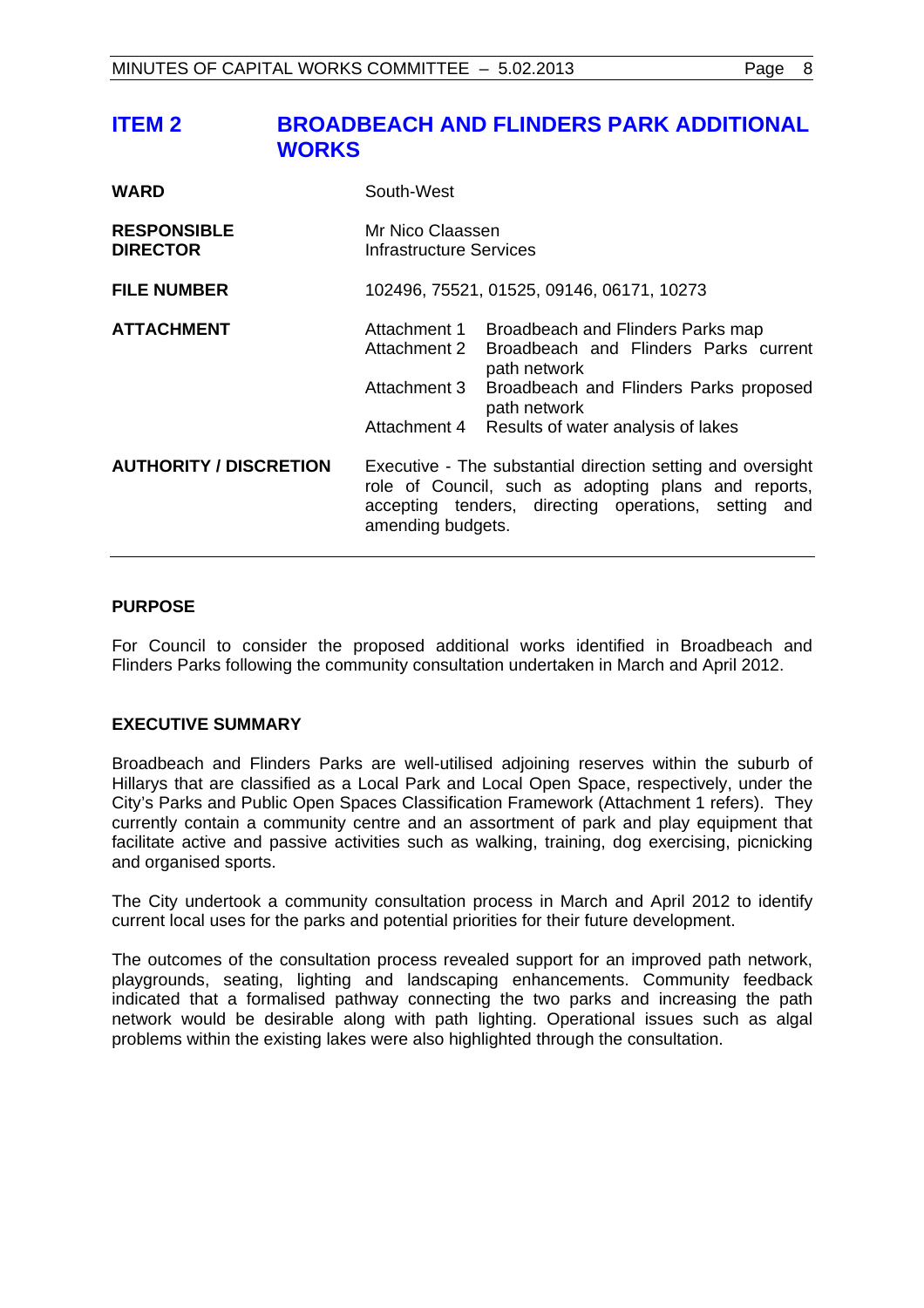The outcomes of the consultation process were reported to the Capital Works Committee at its meeting held on 7 August 2012. The Committee noted:

- *"1 The outcomes of the Broadbeach and Flinders Park consultation process as outlined in Attachment 2 of the Report;*
- *2 The works currently listed in the draft Five Year Capital Works Program for Broadbeach and Flinders Parks and REQUESTS a report to be presented to a future Capital Works Committee meeting identifying additional works in response to the community consultation."*

Following the Capital Works Committee meeting held on 7 August 2012, the Ward Councillors and City officers met on site to determine the most appropriate location of a formalised footpath to link the two parks.

It is proposed that the project for refurbishment of Flinders Park Community Centre which is listed in the 2014-15 Capital Works Program be replaced with a project to install a new path, including lighting, to link Flinders and Broadbeach Parks. The estimated cost to provide the proposed path and adequate lighting is \$180,000. The Flinders Park Community Centre refurbishment currently has a budget of \$184,558.

With regard to managing the lake systems in the parks, high levels of phosphorus in the lakes and algal blooms have historically been a problem. The water in the lakes was sampled and analysed in October 2012 and there was found to be algal populations present, low levels of dissolved oxygen and high levels of ammonia. It is proposed that change management practices be implemented to improve the quality of the water in the lakes to increase oxygen levels and reduce nutrient levels as opposed to the removal of sediment (dredging). Removal of sediment from the lakes would help to improve water quality in the short term but to improve the water quality in the long term management of the lakes needs to be changed.

*It is recommended that Council APPROVES the:* 

- *1 route for a 2.1 metre concrete path to connect Broadbeach and Flinders Parks as shown in Attachment 3 to this Report;*
- *2 listing of the installation of the path and lighting to replace the Flinders Park Community Centre refurbishment in the draft 2014-15 Capital Works Program;*
- *3 listing of the Flinders Park Community Centre refurbishment in the draft 2017-18 Capital Works Program;*
- *4 listing of the Broadbeach and Flinders Park remedial lake works in the draft 2014-15 Capital Works Program.*

# **BACKGROUND**

Broadbeach and Flinders Parks were gazetted in 1995 as part of a new coastal subdivision development within the suburb of Hillarys. The City's Management Order for the parks is dated 23 May 2000, although the City undertook works on the parks prior to the Management Order. The parks were designed as an adjoining north-south linear park, comprising of an active reserve and clubrooms at its southern end and passive recreational parklands through the central and northern areas.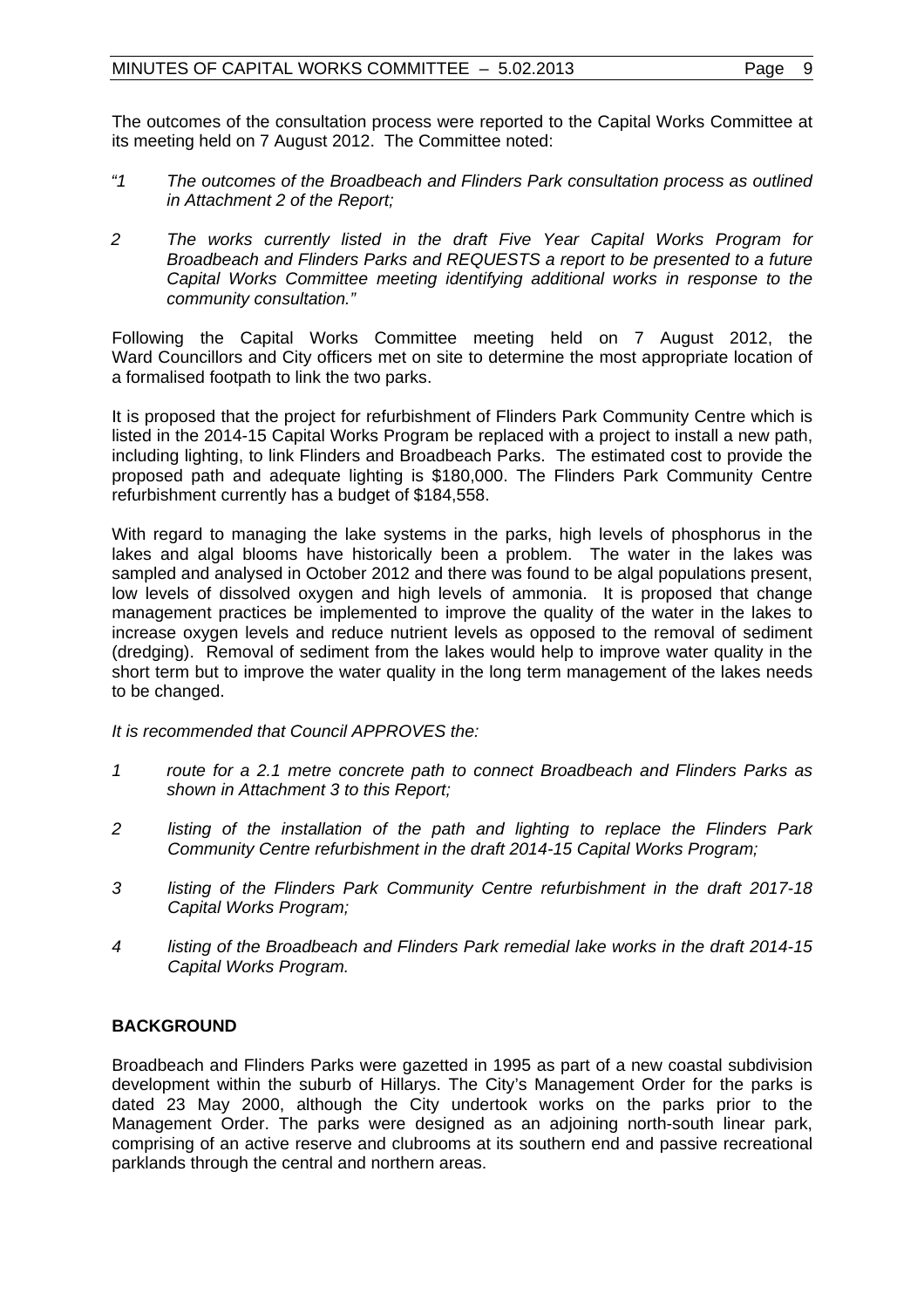The parks currently contain many features, as described below:

Broadbeach Park (north):

- man-made lake system
- lake viewing platform
- irrigated grassed areas
- landscaped trees and shrubs
- one barbeque
- two picnic shelters
- one combo playground unit
- one basketball pad and hoop
- five park benches
- 15 on-street parking bays.

Flinders Park (centre and south):

- three man-made lake systems with fountains
- irrigated grassed areas
- landscaped trees and shrubs
- bollard and path lighting
- Flinders Park Community Centre
- sports field with floodlighting
- cricket practice nets
- cricket wicket
- five park benches
- two combo playground units and four free-standing play equipment items
- two car parks (24 bays and 28 bays).

The age of the infrastructure within the parks varies from over 10 years to more recent additions and replacements over the past few years. It is acknowledged that some existing infrastructure is due for upgrading or replacement, particularly with regard to ageing lighting infrastructure within the parks.

The community in the vicinity of the parks takes an active interest in the parks and since 2008, the City has received many requests to resolve operational matters and infrastructure improvements within Broadbeach and Flinders Parks. Most requests have centred on the following matters:

- Dog waste management.
- Algal blooms within the lake systems.
- Shading.
- Lighting replacements.
- Additional seating.
- Play equipment upgrades.
- Tree replacements.
- Fencing repairs.
- Footpath repairs and alignment.
- Retention of Sheoak trees.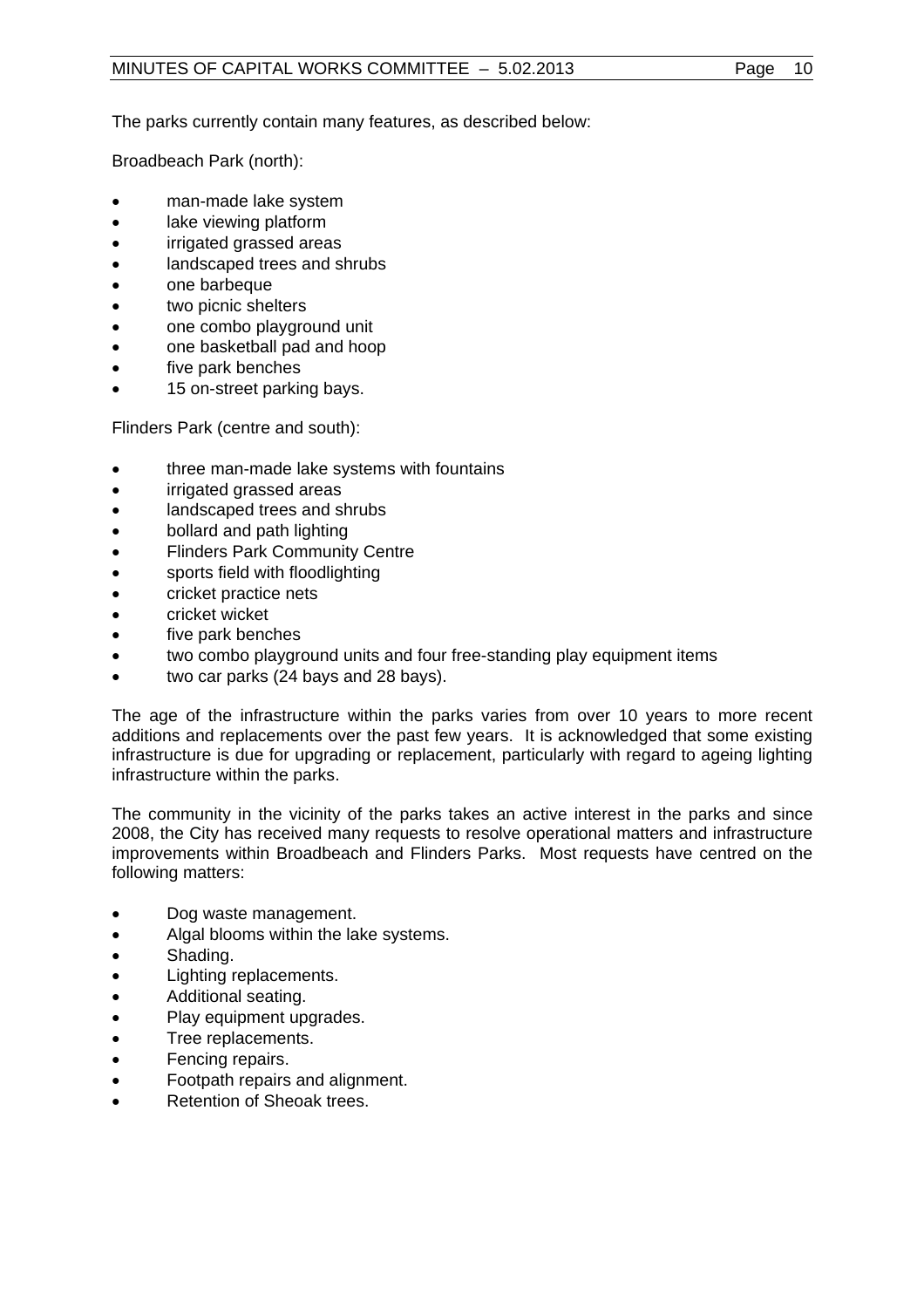In response to the requests received from local residents, the City has implemented the following works over the past five years:

- Some lighting replacements from bollard to standard path lighting.
- Installation of two additional park benches in Flinders Park.
- Additional bins and dog waste bags installed in Flinders Park.
- Removal of dead trees and bushes.
- Replacement of picnic shelter and barbeque in Broadbeach Park.
- Installation of vehicle access gate and bollards in Flinders Park.
- Repaired fencing around existing lake systems.
- New park signs installed in Flinders Park.

While several new capital items have been installed in the parks during this period, most have been of a minor nature and issues surrounding lighting and path alignments have yet to be considered by the City. Operational issues pertaining to the perceived quality of the lake systems have been investigated and are discussed later in the report.

# **DETAILS**

In acknowledgment of the diversity and number of actions requested within Broadbeach and Flinders Parks, the City undertook a community consultation process in March and April 2012 to inform the development of a holistic forward works program for the parks improvement and enhancement.

As part of the City's general asset replacement, Broadbeach and Flinders Parks have the following projects listed for consideration in the City's draft Five Year Capital Works Program:

| <b>Project</b>                                                                                            | Year    | <b>Estimated</b><br>cost |
|-----------------------------------------------------------------------------------------------------------|---------|--------------------------|
| Playground replacement in Broadbeach Park                                                                 | 2013-14 | \$100,000                |
| Irrigation upgrades in Broadbeach and Flinders Parks<br>(not related to hydro-zoning of sprinkler system) | 2014-15 | \$196,000                |
| Replacement of soccer goals in Flinders Park                                                              | 2014-15 | \$10,000                 |
| Building refurbishment of Flinders Park Community Centre                                                  | 2014-15 | \$184,558                |

In addition to the planned works identified above, community feedback indicated that a lit formalised pathway connecting the two parks would be desirable. The current path network is shown at Attachment 2 and the proposed path network is shown at Attachment 3. The proposed path network mirrors the route that is most travelled by park users which has created an informal track. This informal path is heavily utilised and maintenance is regularly performed.

The estimated cost to formalise the path with a new 2.1 metre concrete path and associated lighting is \$180,000. There are currently no funds approved for the works however \$184,558 is currently listed in the draft 2014-15 Capital Works Program for the refurbishment of Flinders Park Community Centre. The Community Centre was built in 1996-97 and the refurbishment could be delayed to 2017-18 based on the current maintenance program and condition of the facility.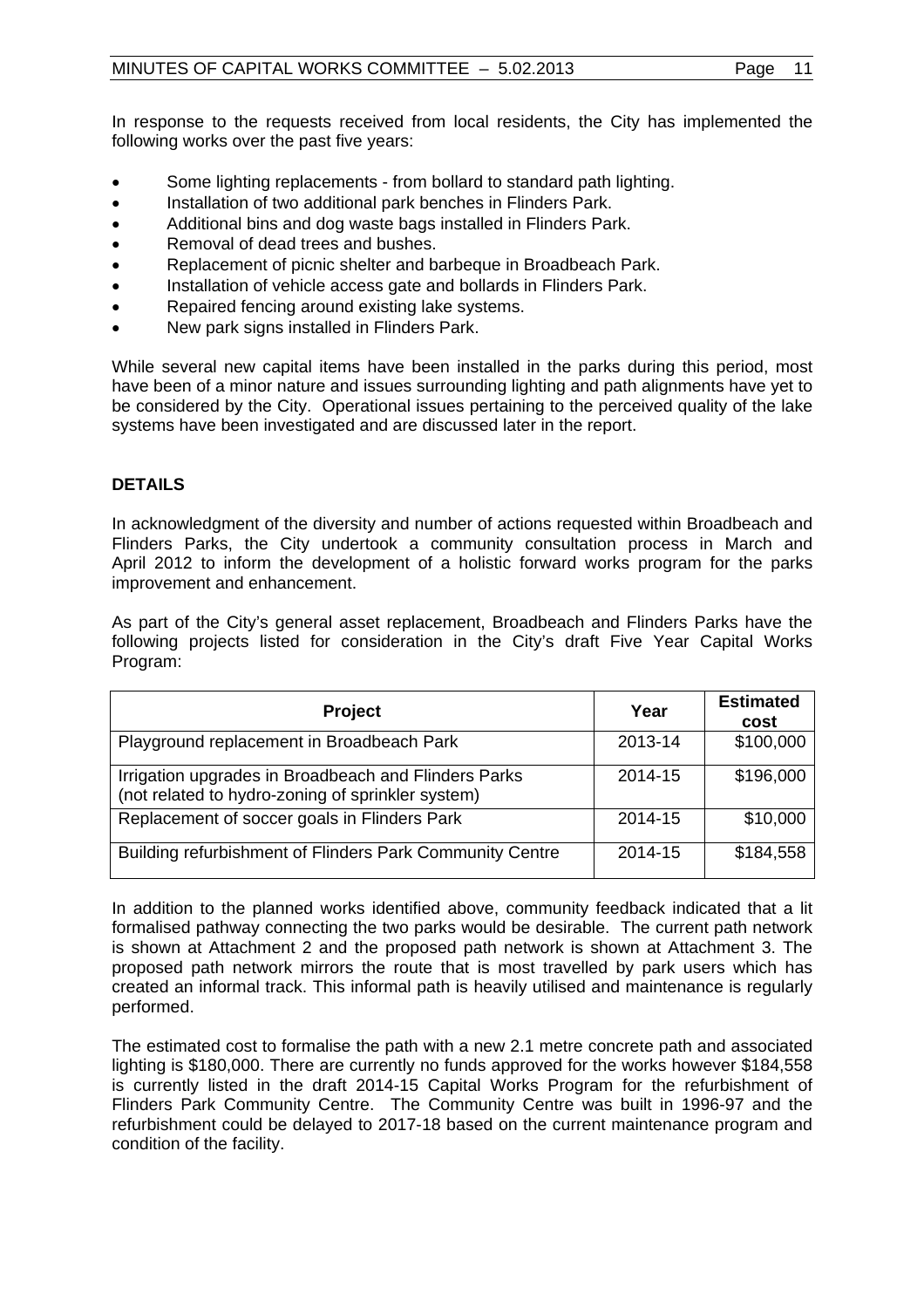In addition to a formalised pathway in the parks, community feedback indicated a desire to improve the appearance and water quality in the lakes. It is acknowledged that actions to improve the appearance of the lakes are required. The water in the lakes was sampled and analysed in October 2012 (see Attachment 4 for results).

Based on the test results the following actions have been proposed to improve the appearance of the quality of the water in the lakes:

- Change management actions to minimise nutrient inputs around lakes through the establishment of three to five metre environmental buffer zones planted with riparian trees and low growing shrubs, rushes and sedges. This would be intersected with a few viewing platforms or limestone stepped embankments.
- Use slow release fertilisers and ensure lawn clippings do not enter the lakes.
- Installation of more aerators to maximise dissolved oxygen levels with care being taken to not disturb sediments.
- Examine nutrient levels of groundwater and stormwater entering the lake systems as this can be a significant contributor of nutrients.

If the above measures fail to rectify the algal problems at the lakes then physical removal of sediments (dredging) may be required. Removal of sediments would help stabilise the water quality in the short term, however, minimising the amount of nutrients entering the lakes through the methods proposed above is the key to good water quality in the long term.

The estimated cost for the remedial actions for the lakes at Broadbeach and Flinders Parks is \$193,000 and it is proposed that they form part of the Capital Works Program in 2014-15.

The following table provides a breakdown of the estimated costs.

| <b>ITEM</b>                                                                                  | <b>TOTAL</b> |
|----------------------------------------------------------------------------------------------|--------------|
| <b>Preliminaries</b>                                                                         | \$13,000     |
| Installation of two aerators Broadbeach Lake                                                 | \$50,000     |
| Observation points at Broadbeach/Flinders North and South Lakes                              | \$66,000     |
| Tube stock and advanced tree planting for environmental buffer and irrigation<br>realignment | \$51,000     |
| Contingency                                                                                  | \$13,000     |
| TOTAL                                                                                        | \$193,000    |

#### **Issues and options considered**

# **Option 1**

Installation of aerators and vegetated environmental buffers to increase oxygen levels and minimise nutrient levels will achieve an acceptable long term outcome at relatively low cost.

This is the recommended option.

# **Option 2**

Physically remove sediment from the lake would only achieve be a short term improvement in water quality at high cost and is treating the symptom and not the cause.

This option is not recommended.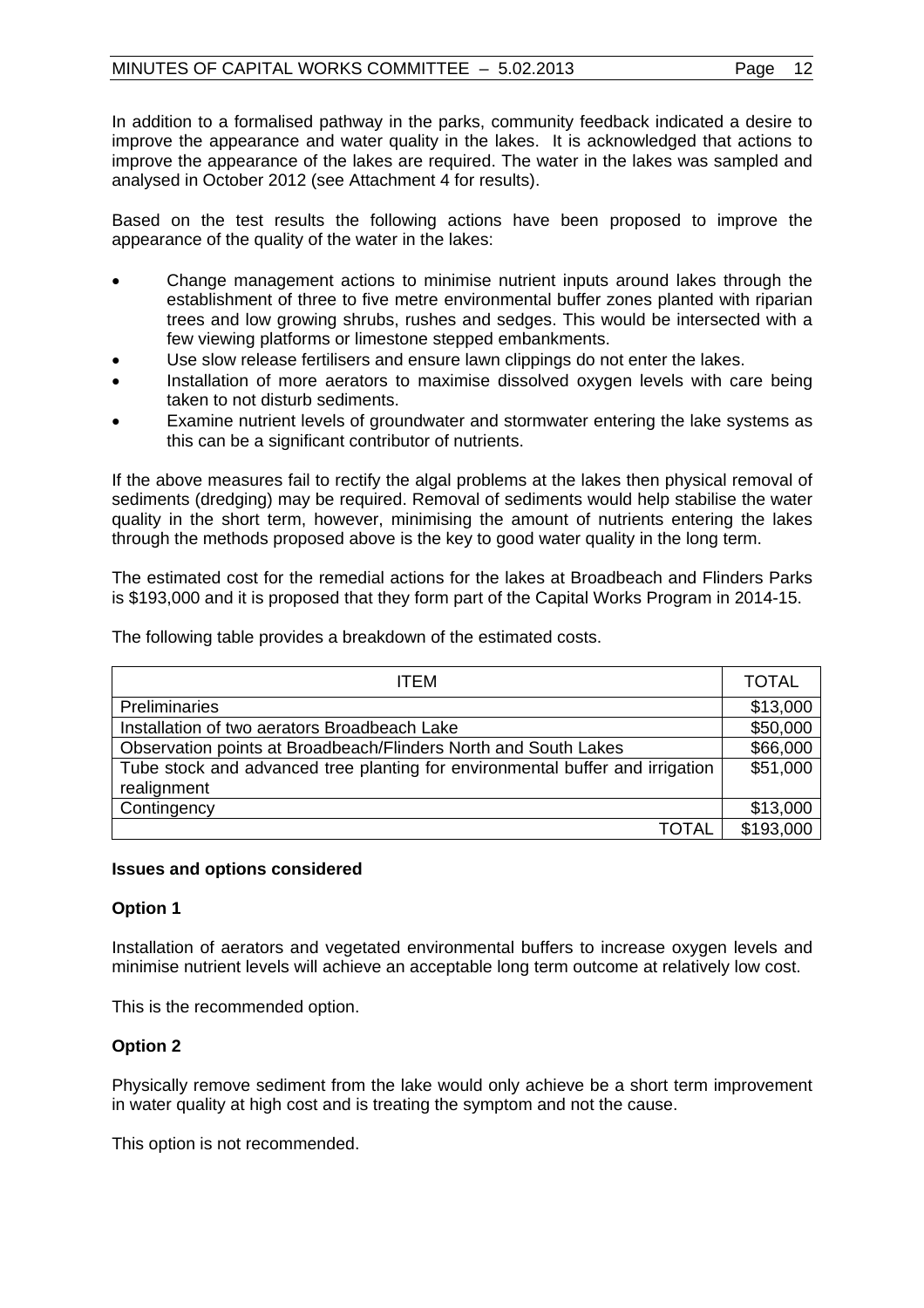**Legislation / Strategic Community Plan / policy implications** 

|  | VIIIIEE - 5.UZ.ZUT3 |  |
|--|---------------------|--|
|  |                     |  |
|  |                     |  |

| Legislation                                                                                                                                               | Not applicable.                                                                                                                                              |
|-----------------------------------------------------------------------------------------------------------------------------------------------------------|--------------------------------------------------------------------------------------------------------------------------------------------------------------|
| <b>Strategic Community Plan</b>                                                                                                                           |                                                                                                                                                              |
| <b>Key theme</b>                                                                                                                                          | Community Wellbeing.                                                                                                                                         |
| <b>Objective</b>                                                                                                                                          | Quality facilities.                                                                                                                                          |
| <b>Strategic initiative</b>                                                                                                                               | Support a long-term approach to significant facility upgrades<br>and improvements.                                                                           |
| <b>Policy</b>                                                                                                                                             | Not applicable.                                                                                                                                              |
| <b>Risk management considerations</b>                                                                                                                     |                                                                                                                                                              |
| Not applicable.                                                                                                                                           |                                                                                                                                                              |
| <b>Financial/Budget implications</b>                                                                                                                      |                                                                                                                                                              |
| <b>Path Network and lighting</b>                                                                                                                          |                                                                                                                                                              |
| Account no.<br>Budget Item 2014/15                                                                                                                        | Not applicable.<br><b>BCW2094</b><br><b>Flinders</b><br>Park<br>Community<br>Centre<br>$\overline{\phantom{0}}$<br>Refurbishment.                            |
| <b>Budget amount</b><br>Amount spent to date<br><b>Proposed</b><br>cost<br>path<br>οf<br>network and lighting                                             | \$184,558.<br>Not applicable.<br>\$180,000.                                                                                                                  |
| Remedial actions for lakes                                                                                                                                |                                                                                                                                                              |
| Account no.<br>Budget Item 2014/15<br><b>Budget amount</b><br>Amount spent to date<br><b>Proposed cost</b><br><b>Balance</b><br><b>Annual maintenance</b> | Not applicable.<br>PDP Broadbeach/Flinders Park Lakes Remedial Works<br>\$ 0 (New Project).<br>Not applicable.<br>\$193,000.<br>Not applicable.<br>\$15,000. |

All figures quoted in this report are exclusive of GST.

# **Regional significance**

Broadbeach and Flinders Parks are classified under the current City's Parks and Public Open Spaces Classification Framework as a Local Park and Local Open Space, respectively. As such, they seek to meet the needs of local surrounding residents, rather than a broader regional community.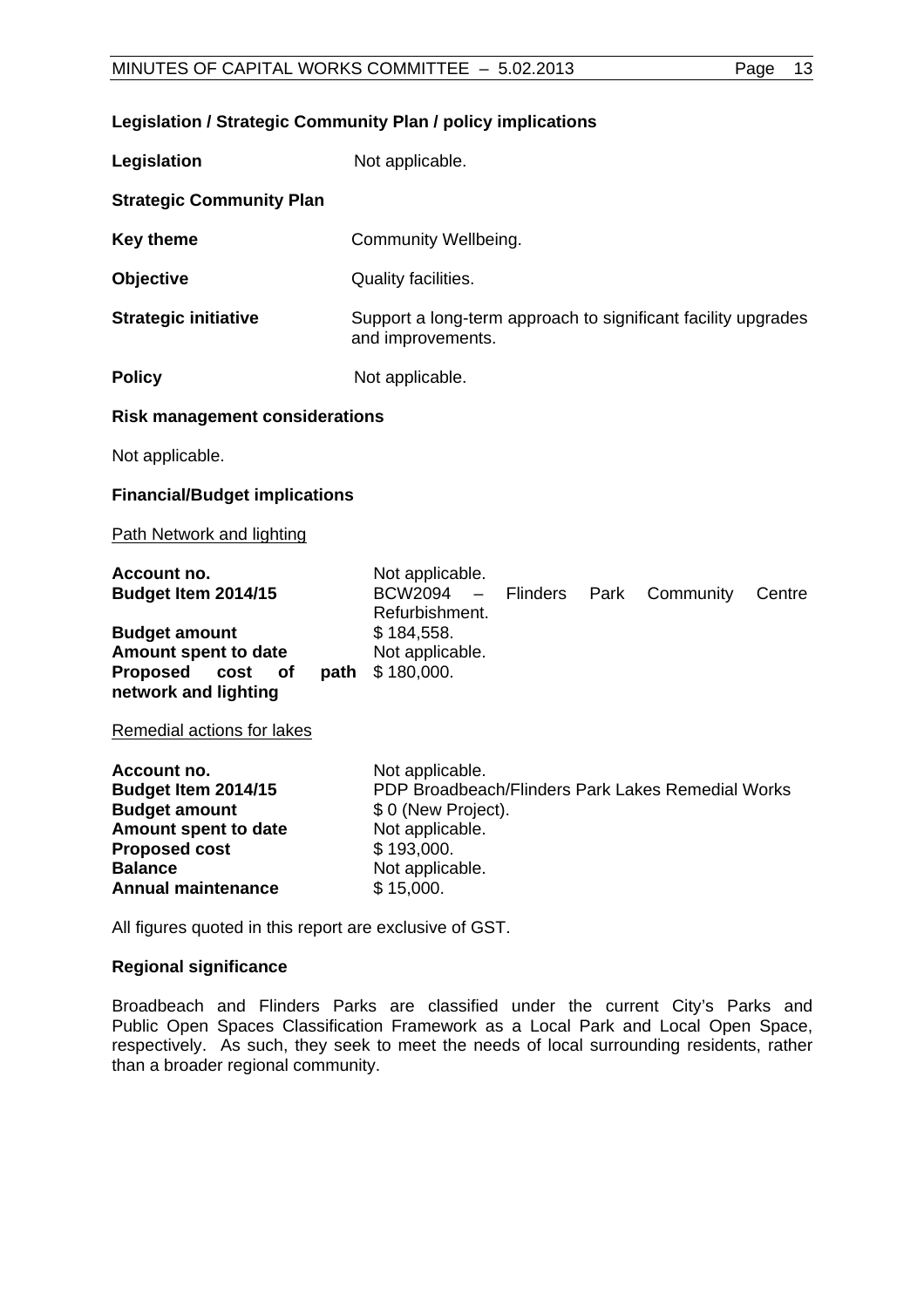#### **Sustainability implications**

Undertaking a holistic approach to the future planning of Broadbeach and Flinders Parks seeks to achieve sustainable outcomes with regard to the responsible budgeting and phasing of projects and the provision of a high quality public open space for local residents that encourages and facilitates healthy lifestyles.

# **Consultation**

The community consultation carried out in March and April 2012 highlighted a number of capital works issues, most of which either have been completed or are already listed within the Five Year Capital Works Program with the exception being the path upgrade and path lighting indentified to link the two parks.

# **COMMENT**

The current informal path linking the two parks is heavily utilised and while maintenance is regularly performed on the path, the informal nature and inadequate lighting means it is not accessible to all park users and creates potential security and trip hazards for users.

The estimated cost of building the path and providing adequate light levels is \$180,000. There are currently no funds approved for the works, however, it is suggested that the refurbishment of Flinders Park Community Centre be delayed until 2017-18 and the funds allocated to the construction and installation of the path and lights. The Community Centre was built in 1996-97 and has been maintained to a high standard. The annual building assessment confirmed that routine maintenance will keep the building in good condition until a mini-makeover in 2017-18.

The observations from the October 2012 analysis of the lakes were that the water within the lakes was mostly clear except for the middle lake which was slightly murky and also had algae present. It is proposed that actions be undertaken to change the management of the lakes rather than removal of sediment (dredging). Change management actions to install aerators and provide vegetated buffers will increase oxygen levels and minimise nutrient levels leading to a reduction in algae. These actions provide a long term outcome to improve the quality and appearance of the lakes. While removal of the sediment would also improve the quality and appearance of the lakes is it only a short term improvement particularly if the change management actions discussed above are not undertaken.

# **VOTING REQUIREMENTS**

Simple Majority.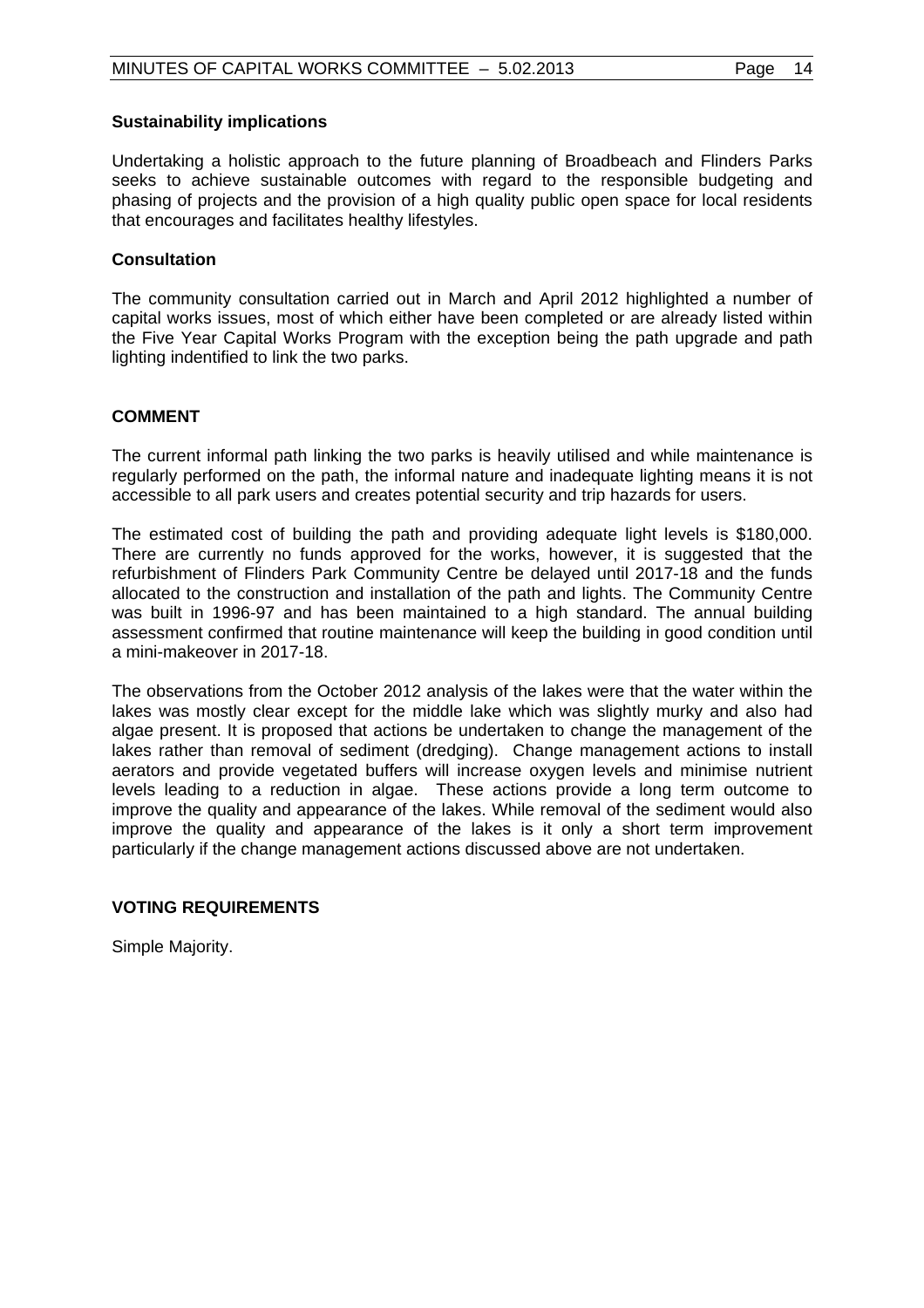**MOVED Cr Hamilton-Prime, SECONDED Cr Hollywood that Council APPROVES the:** 

- **1 route for a 2.1 metre concrete path to connect Broadbeach and Flinders Parks as shown in Attachment 3 to this Report;**
- **2 listing of the installation of the path and lighting to replace the Flinders Park Community Centre refurbishment in draft 2014-15 Capital Works Program;**
- **3 listing of the Flinders Park Community Centre refurbishment in the draft 2017-18 Capital Works Program;**
- **4 listing of the Broadbeach and Flinders Park remedial lake works in the draft 2014-15 Capital Works Program.**

#### The Motion was Put and **CARRIED** (4/0)

**In favour of the Motion:** Crs Amphlett, Corr, Hamilton-Prime and Hollywood.

*Appendix 1 refers* 

*To access this attachment on electronic document, click her[e: Attach1agnCWC130205.pdf](Attach1agnCWC130205.pdf)*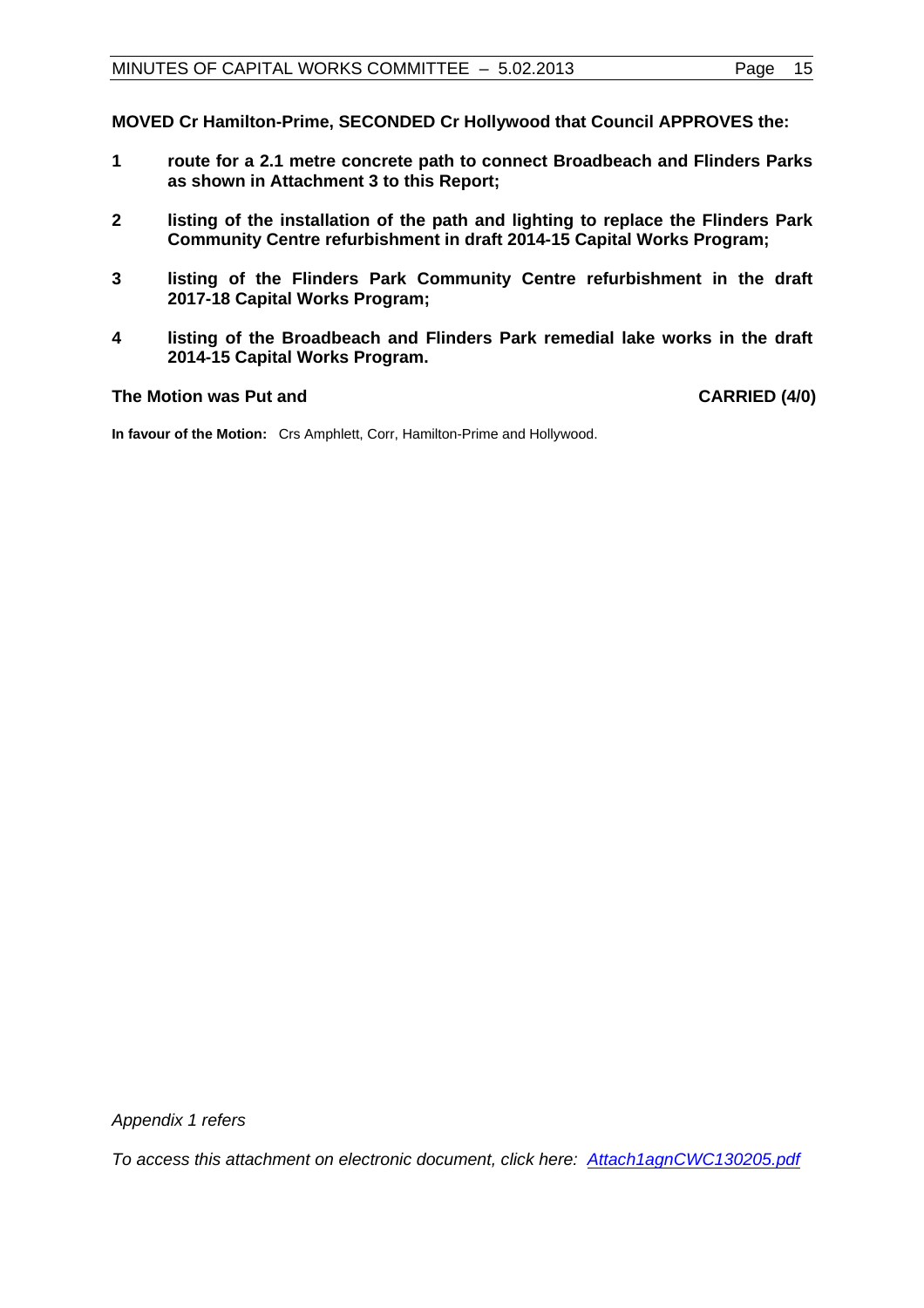# <span id="page-15-0"></span>**ITEM 3 UPDATE ON 2012-13 CAPITAL WORKS PROGRAM**

| <b>WARD</b>                           | All                                                                                                                                                    |  |
|---------------------------------------|--------------------------------------------------------------------------------------------------------------------------------------------------------|--|
| <b>RESPONSIBLE</b><br><b>DIRECTOR</b> | Mr Nico Claassen<br>Infrastructure Services                                                                                                            |  |
| <b>FILE NUMBER</b>                    | 102496, 101515                                                                                                                                         |  |
| <b>ATTACHMENT</b>                     | Capital Works Project Report 2012-13<br>Attachment 1                                                                                                   |  |
| <b>AUTHORITY / DISCRETION</b>         | Information - includes items provided to Council for<br>information purposes only that do not require a decision of<br>Council (that is for 'noting'). |  |

# **PURPOSE**

For the Capital Works Committee to note the update on the 2012-13 Capital Works Program.

# **EXECUTIVE SUMMARY**

The Capital Works Project Report for the 2012-13 program, as at 31 December 2012, is attached (Attachment 1 refers).

It is recommended that the Capital Works Committee NOTES the report on the *Capital Works Projects for 2012-13 forming Attachment 1 to this Report.* 

# **BACKGROUND**

At its meeting held on 15 May 2012 (CJ094-05/12 refers), Council resolved inter alia to establish a Capital Works Committee to:

- Oversee the monthly progress of the City's annual Capital Works Program and review of the City's Five Year Capital Works Program.
- Oversee the long term planning of major capital works projects not being the role of a Council Committee established for such purposes.
- Consider recommendations to modify the City's Capital Works.

# **DETAILS**

The Capital Works Project Report for the 2012-13 program, as at 31 December 2012, is attached at Attachment 1.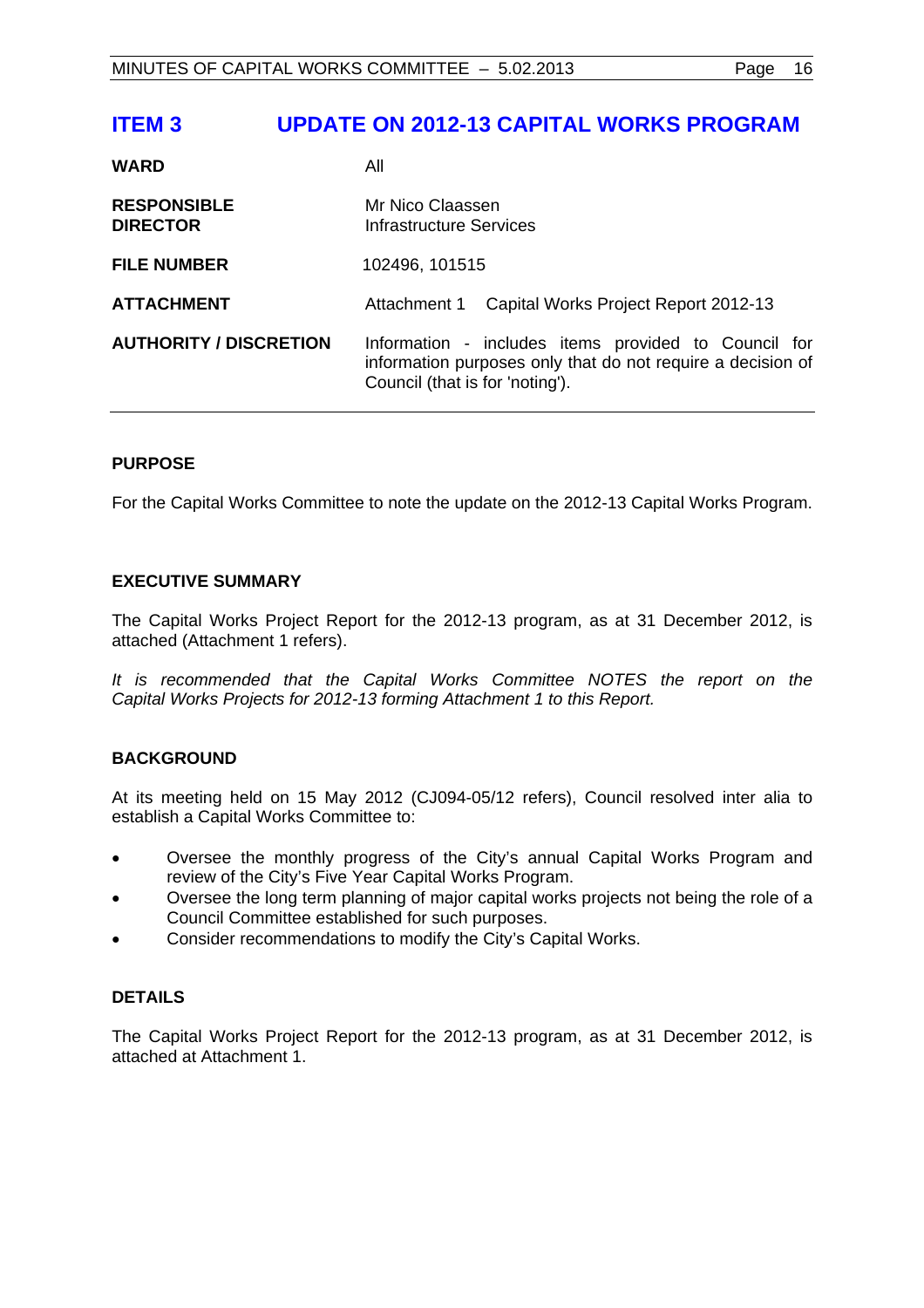# **Issues and options considered**

Not applicable.

# **Legislation / Strategic Community Plan / policy implications**

**Legislation** Sections 5.17 and 6.8 of the *Local Government Act 1995.* 

A Committee cannot make decisions, on behalf of the Council, that require an absolute majority decision (Section 5.17 of the *Local Government Act 1995)*, in which case, and in accordance with Section 6.8 of the *Local Government Act 1995,* includes approving expenditure not included in the City's Annual Budget. The Capital Works Committee could only recommend to the Council to approve or modify capital works projects.

# **Legislation / Strategic Community Plan / policy implications**

|  | <b>Key theme</b> | <b>Financial Sustainability.</b> |
|--|------------------|----------------------------------|
|--|------------------|----------------------------------|

**Objective**  Major project delivery.

# **Strategic initiative Mot applicable.**

**Policy** Not applicable.

# **Risk management considerations**

Not applicable.

# **Financial/budget implications**

Not applicable.

# **Regional significance**

Not applicable.

# **Sustainability implications**

Not applicable.

# **Consultation**

Not applicable.

# **COMMENT**

The Capital Works Project Report for the 2012-13 program provides an update on the capital work activities undertaken as at 31 December 2012.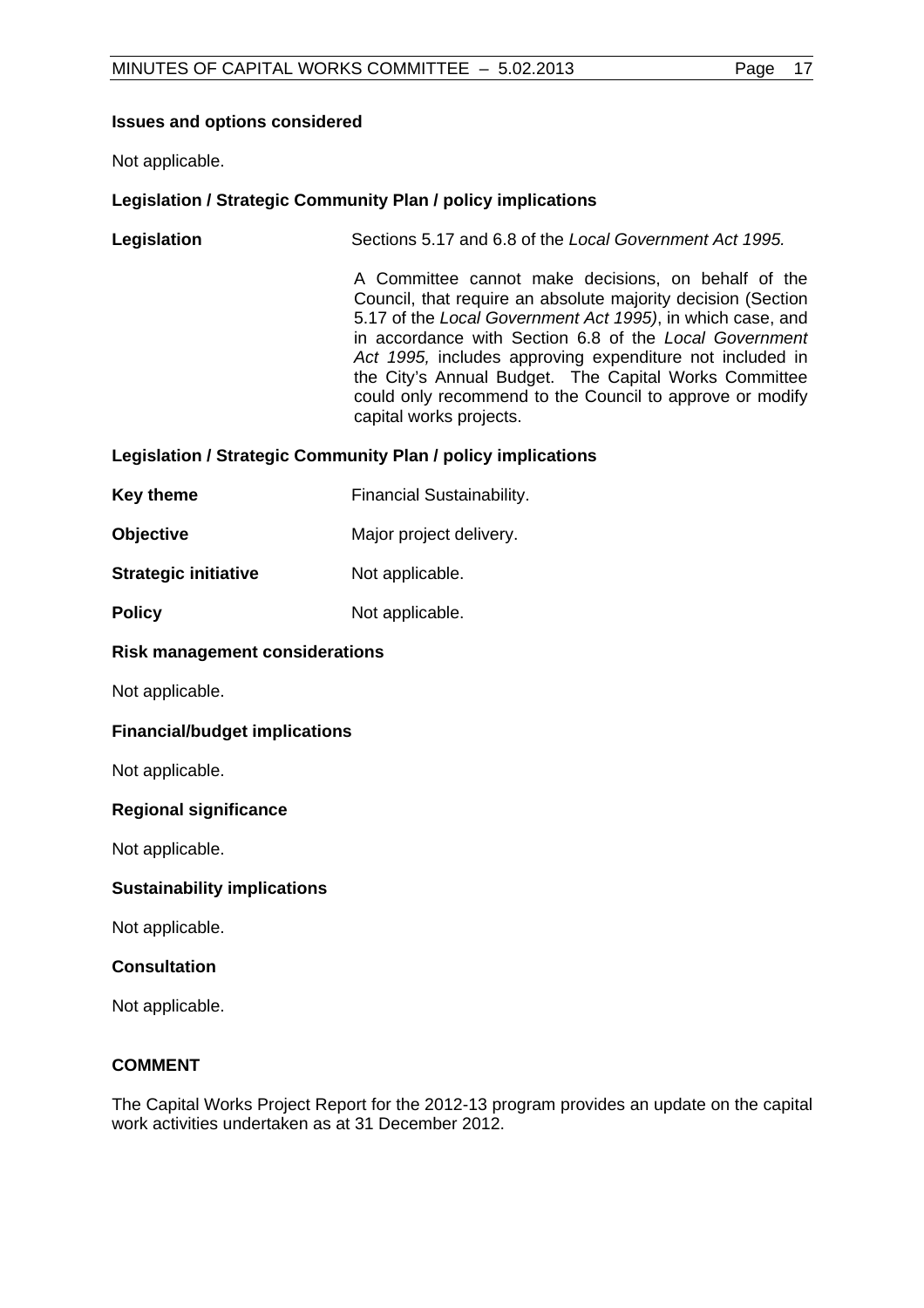# **VOTING REQUIREMENTS**

Simple Majority.

*Mayor Pickard entered the room at 6.11pm.* 

**MOVED Cr Hamilton-Prime, SECONDED Mayor Pickard that the Capital Works Committee NOTES the report on the Capital Works Projects for 2012-13 forming Attachment 1 to this Report.** 

# The Motion was Put and **CARRIED** (5/0)

**In favour of the Motion:** Cr Amphlett, Mayor Pickard, Crs Corr, Hamilton-Prime and Hollywood.

*Appendix 2 refers* 

*To access this attachment on electronic document, click her[e: Attach2agnCWC130205.pdf](Attach2agnCWC130205.pdf)*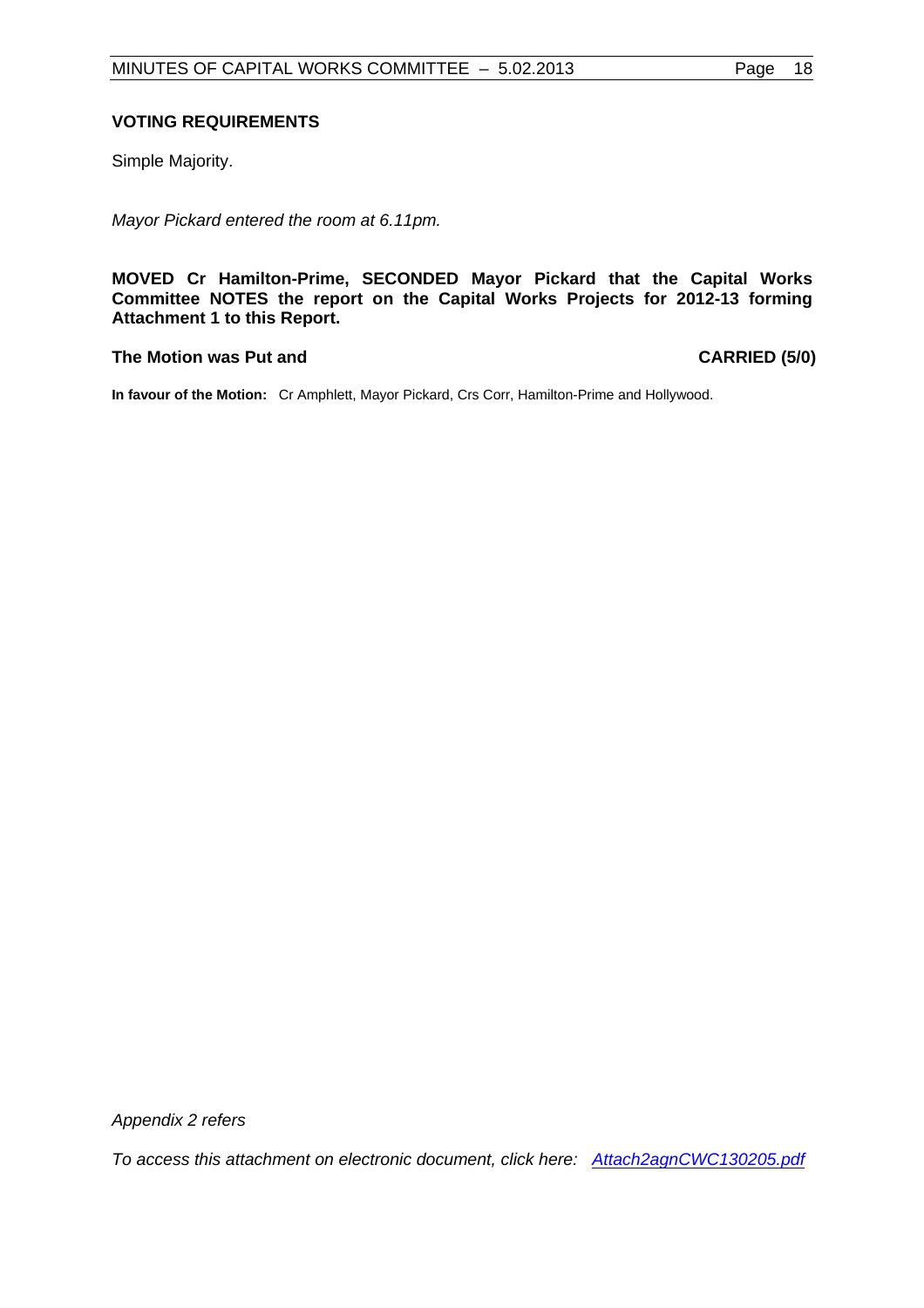<span id="page-18-0"></span>

| <b>WARD</b>                           | All                                                                                                                                                           |                                                                                                                                                                                                                                                                                                                                                        |
|---------------------------------------|---------------------------------------------------------------------------------------------------------------------------------------------------------------|--------------------------------------------------------------------------------------------------------------------------------------------------------------------------------------------------------------------------------------------------------------------------------------------------------------------------------------------------------|
| <b>RESPONSIBLE</b><br><b>DIRECTOR</b> | Mr Nico Claassen<br>Infrastructure Services                                                                                                                   |                                                                                                                                                                                                                                                                                                                                                        |
| <b>FILE NUMBER</b>                    | 102496, 101515                                                                                                                                                |                                                                                                                                                                                                                                                                                                                                                        |
| <b>ATTACHMENT</b>                     | Attachment 1<br>Attachment 2<br>Attachment 3<br>Attachment 4<br>Attachment 5<br>Attachment 6<br>Attachment 7<br>Attachment 8<br>Attachment 9<br>Attachment 10 | Oceanside Promenade redevelopment<br>Moore Drive duplication<br>Currambine Community<br>Centre<br>and<br>Delamere Park construction<br>Tom Simpson Park upgrade<br><b>Entry statements</b><br>Mirror Park skate park<br>Hodges Drive duplication<br>Marmion foreshore car park<br>Mawson Park - landscape upgrade<br>Hillarys Park - landscape upgrade |
| <b>AUTHORITY / DISCRETION</b>         | Council (that is for 'noting').                                                                                                                               | Information - includes items provided to Council for<br>information purposes only that do not require a decision of                                                                                                                                                                                                                                    |

# **PURPOSE**

For the Capital Works Committee to note the monthly and quarterly project status reports for capital works projects.

# **EXECUTIVE SUMMARY**

At the Capital Works Committee meeting of 7 August 2012 the Committee determined which capital works project reports were required and the frequency of reporting. The monthly and quarterly project reports are attached.

# **BACKGROUND**

At its meeting held on 7 August 2012 the Capital Works Committee requested that the following project reports be provided on a monthly and quarterly basis:

- Oceanside Promenade redevelopment monthly.
- Moore Drive duplication monthly.
- Currambine Community Centre and Delamere Park construction monthly.
- Tom Simpson Park upgrade monthly.
- Entry Statements monthly.
- Mirror Park skate park monthly.
- Hodges Drive duplication quarterly.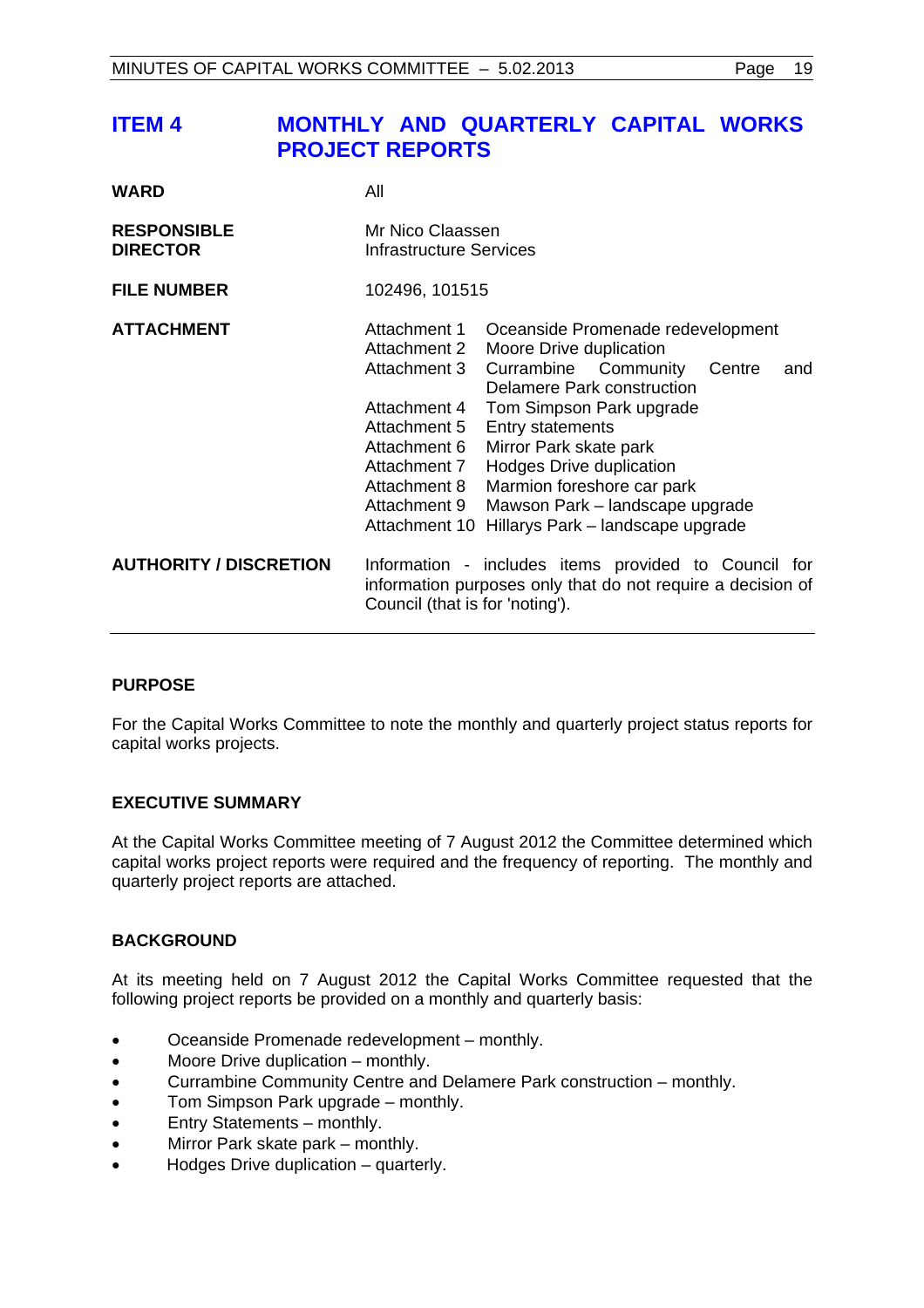- Marmion foreshore car park quarterly.
- Mawson Park landscape upgrade quarterly.
- Hillarys Park landscape upgrade quarterly.

# **DETAILS**

At the 7 August 2012 Capital Works Committee meeting the Committee determined which capital work project reports were required on a monthly and quarterly basis. A summary of each project and its current status is detailed below, with more detailed information in the attached project reports.

#### Oceanside Promenade Redevelopment

- Project description: The redevelopment of Oceanside Promenade in accordance with the final concept plan, as approved by Council on 17 May 2011 (CJ092-05/11 refers).
- Current status: Works have progressed well with the kerbing, median installation and asphalting complete. The northern car park is 95% complete and verge reinstatements and some minor works have been identified for completion. Outstanding works, which are outside of the City's control, include line marking and street light installation.

# Moore Drive Duplication

Project description: Construction of a second carriageway on Moore Drive from Connolly Drive to Joondalup Drive.

Current status: All intersections that were temporarily closed during construction were re-opened on 21 December 2012 as scheduled. Asphalt works have been completed with some minor reinstatements outstanding. The streetlighting has been activated. Outstanding works, which are outside of the City's control, include line marking and signage.

#### Currambine Community Centre and Delamere Park Construction

Project description: Design, tender and project management of the construction of Currambine Community Centre and a new park and car park at Delamere Park.

Current status: Works on the community centre are progressing in accordance with the program. The retaining walls for the car park are 65% complete and the in-ground services and soak wells have been installed.

> The landscape plan for Delamere Park has been finalised and assessed by an external quantity surveyor to ascertain total cost.

#### Tom Simpson Park Upgrade

Project description: Redevelopment of Tom Simpson Park in accordance with the final concept plan, as approved by Council on 17 May 2011 (CJ092-05/11 refers).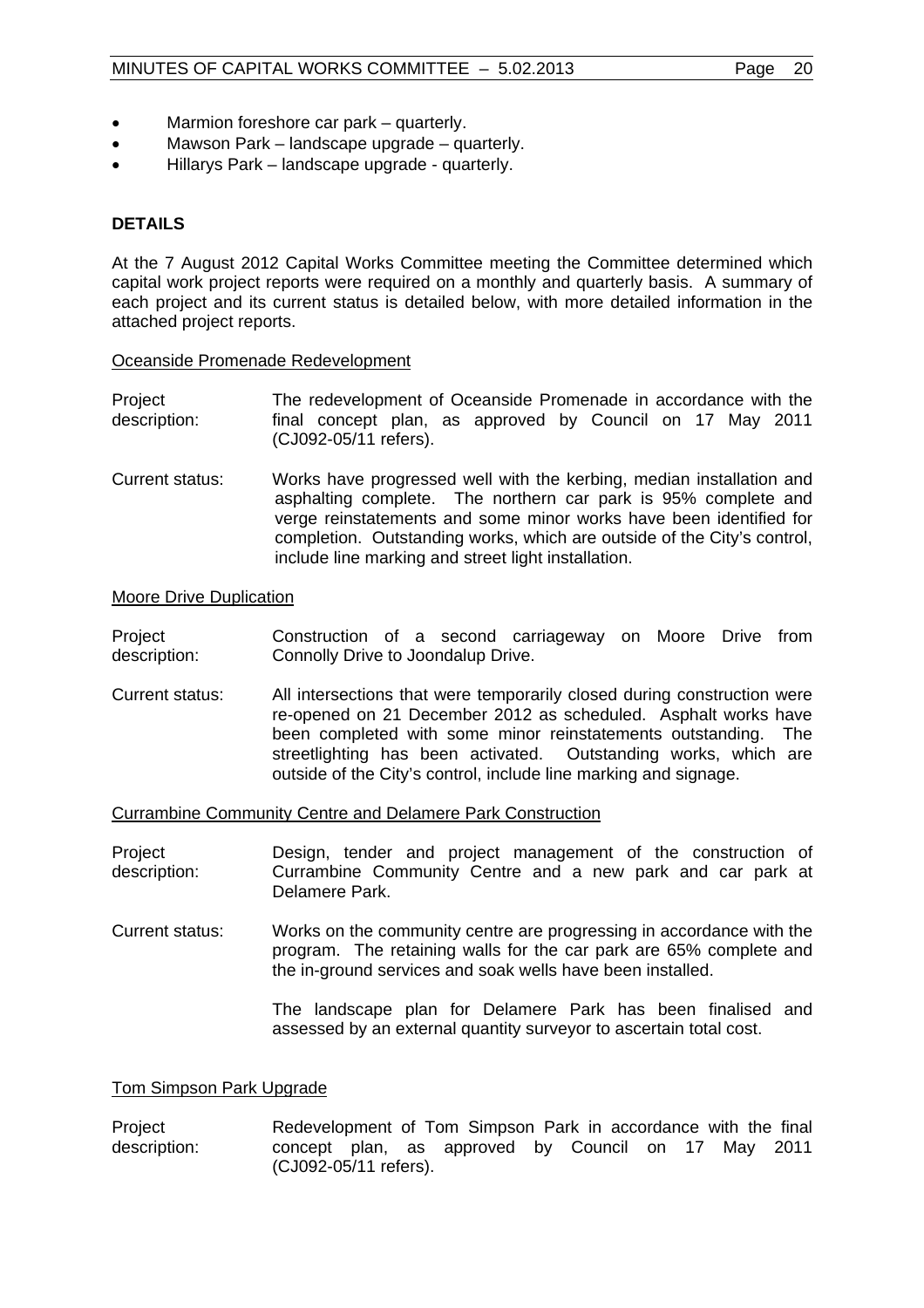Current status: The northern section of Tom Simpson Park was reopened on 19 December 2012. Works in the northern section of the park have been completed with the exception of the fencing, path lighting and additional tree planting if required. The fence will be installed in January 2013. All works in the southern section of Tom Simpson Park have been completed with the exception of the playground equipment which will be delivered and installed in January 2013.

#### Entry Statements

Project description: Installation of two Entry Statements to be installed at both ends of Marmion Avenue. The Entry Statement project underpins the concept of 'a memorable gateway into the City of Joondalup, with visitors and residents "moving through" the design'. The scope of the project includes the installation of poles, signage, trees and ground treatments.

Current status: Discussions have commenced with Main Roads WA to seek approval for the construction of the revised entry statements within the road median.

#### Mirror Park Skate Park

Project description: Construction of a skate park facility at Mirror Park, Ocean Reef in accordance with Council resolution CJ099-06/11.

Current status: Construction of skate park complete with the official launch held on 14 December 2012. The shade structure, water fountain and additional seating are scheduled to be installed in January 2013.

#### Hodges Drive duplication

- **Project** description: The duplication of the existing carriageway to link with the constructed dual carriageway east of Marmion Avenue and includes a new dual lane roundabout at Venturi Drive, upgrade of the existing roundabout at Constellation Drive and a tie into the existing Ocean Reef Road roundabout.
- Current status: Tender documentation has been finalised with tender advertised and evaluated in December 2012. Report for award of tender to be presented to Council in February 2013.

#### Marmion Foreshore Car Park

Project description: To design and construct a decked public parking facility of about 85 bays to the north of the MAAC.

Current status: Design and Road Safety Audit have been completed. The Financial Assistance Agreement with the Department of Regional Development and Lands, for the disposal of 2 Gull Street, is being finalised. Consideration is also being given to the subdivision of 2 Gull Street prior to sale.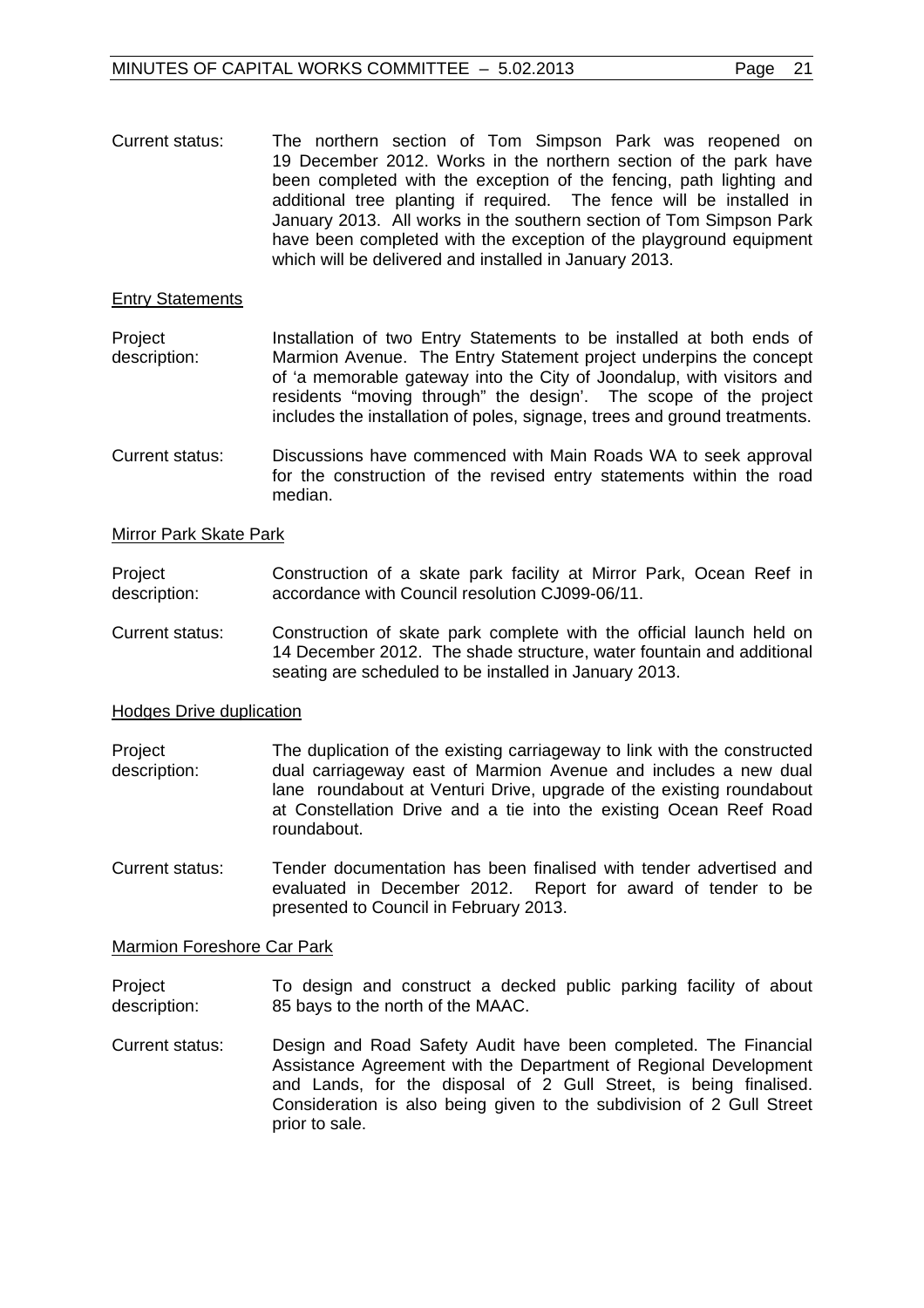#### Mawson Park – landscape upgrade

- Project description: Landscape Master Planning upgrades to Mawson Park aimed to reduce water consumption, improve access, improve aesthetics/amenity while continuing to provide high quality recreational opportunities for the community.
- Current status: The draft concept plan was distributed to Mayor Pickard and the Ward Councillors for comment in November 2012. The concept plan has been completed and materials for community consultation developed.

# Hillarys Park – landscape upgrade

- Project description: Landscape Master Planning upgrades to Hillarys Park aimed to reduce water consumption, improve access, improve aesthetics/amenity while continuing to provide high quality recreational opportunities for the community.
- Current status: The draft concept plan was distributed to Mayor Pickard and the Ward Councillors for comment in November 2012. The concept plan has been completed and materials for community consultation developed.

# **Legislation / Strategic Community Plan / policy implications**

**Legislation** *Local Government Act 1995 s*ections 5.17 and 6.8.

A Committee cannot make decisions, on behalf of the Council, that require an absolute majority decision (Section 5.17 of the *Local Government Act 1995)*, in which case, and in accordance with Section 6.8 of the *Local Government Act 1995,* includes approving expenditure not included in the City's Annual Budget. The Capital Works Committee could only recommend to the Council to approve or modify capital works projects.

#### **Strategic Community Plan**

- **Key theme Financial Sustainability.**
- **Objective**  Major project delivery.
- **Strategic initiative Mot applicable.**
- **Policy** Not applicable.

#### **Risk management considerations**

Not applicable.

#### **Financial/budget implications**

Not applicable.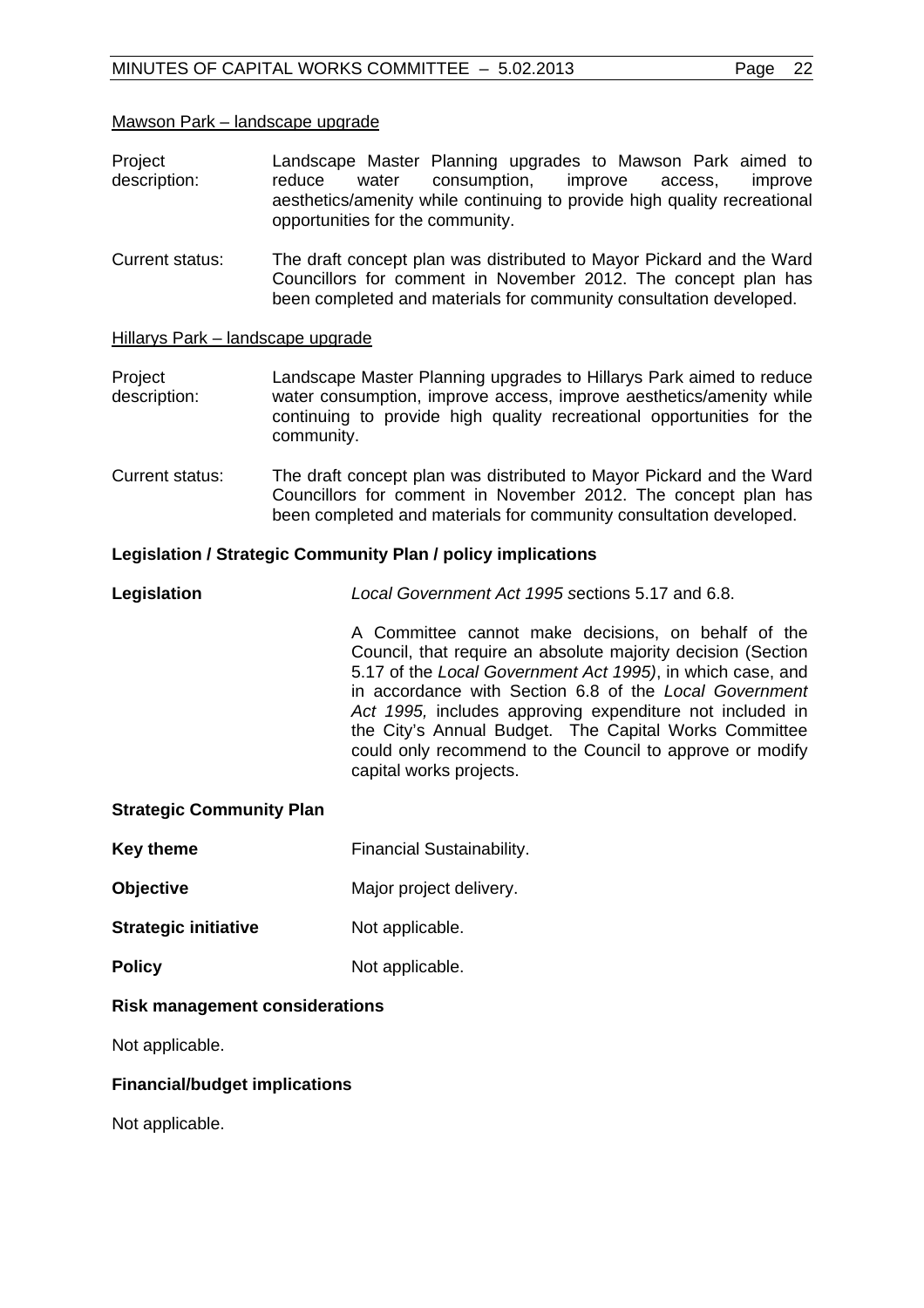# **Regional significance**

Not applicable.

# **Sustainability implications**

Not applicable.

# **Consultation**

Not applicable.

# **COMMENT**

The attached capital works project reports provide an update on the activities undertaken in the last month and quarter.

# **VOTING REQUIREMENTS**

Simple Majority.

**MOVED Cr Hamilton-Prime, SECONDED Cr Hollywood that the Capital Works Committee:** 

- **1 NOTES the monthly capital works project reports as detailed in Attachments 1 to 6 for the following projects:** 
	- **1.1 Oceanside Promenade redevelopment;**
	- **1.2 Moore Drive duplication;**
	- **1.3 Currambine Community Centre and Delamere Park construction;**
	- **1.4 Tom Simpson Park upgrade;**
	- **1.5 Entry Statements;**
	- **1.6 Mirror Park Skate Park;**
- **2 NOTES the quarterly capital works project reports as detailed in Attachments 7 to 10 for the following projects:** 
	- **2.1 Hodges Drive duplication;**
	- **2.2 Marmion Foreshore Car Park;**
	- **2.3 Mawson Park landscape upgrade;**
	- **2.4 Hillarys Park landscape upgrade.**

#### The Motion was Put and **CARRIED** (5/0)

**In favour of the Motion:** Cr Amphlett, Mayor Pickard, Crs Corr, Hamilton-Prime and Hollywood.

*Appendix 3 refers* 

*To access this attachment on electronic document, click here[: Attach3agnCWC130205.pdf](Attach3agnCWC130205.pdf)*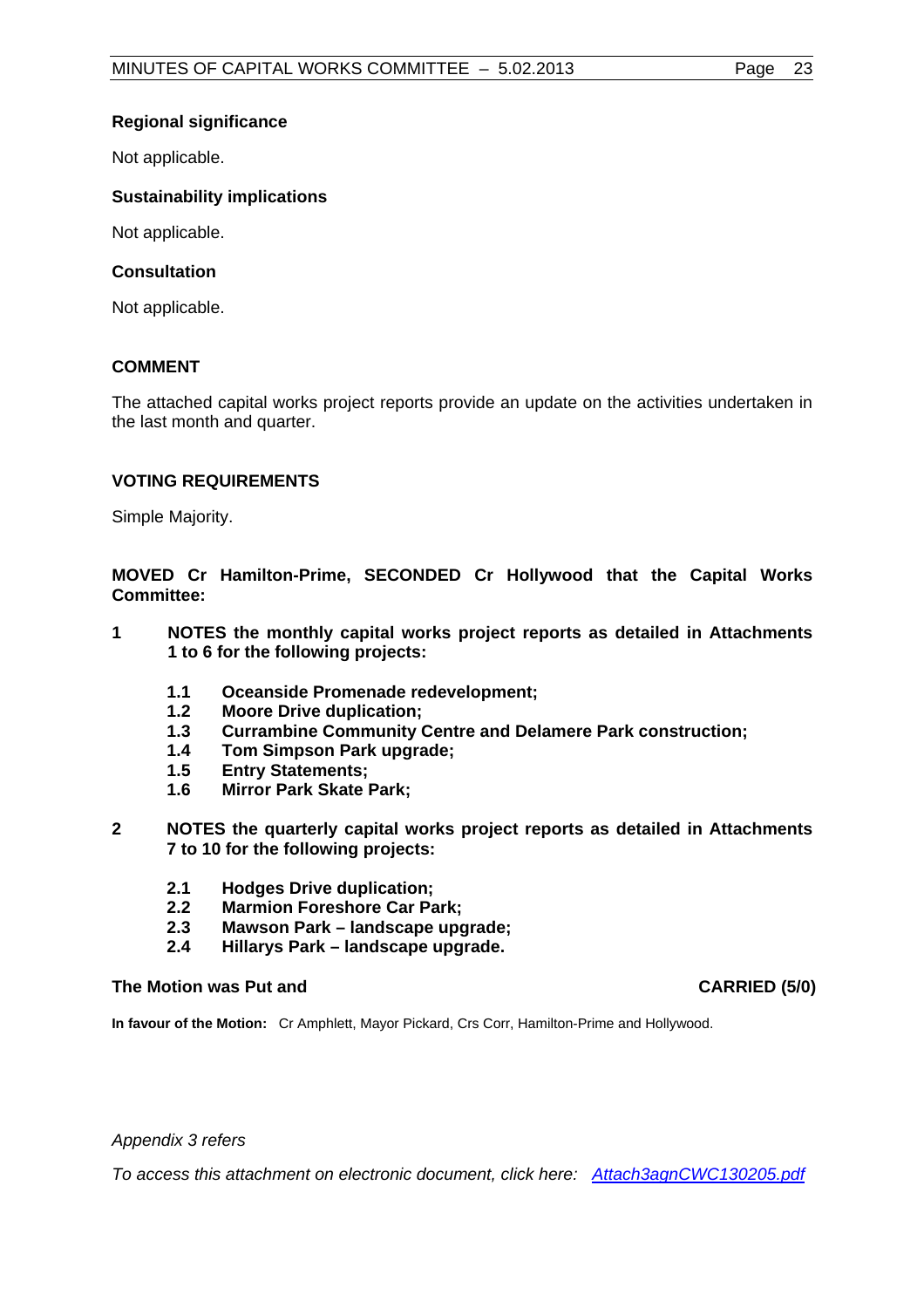# <span id="page-23-0"></span>**ITEM 5 DELAMERE PARK ADDITIONAL FUNDING**

| <b>WARD:</b>                           | <b>North</b>                                |                                                                                                                                                                             |
|----------------------------------------|---------------------------------------------|-----------------------------------------------------------------------------------------------------------------------------------------------------------------------------|
| <b>RESPONSIBLE</b><br><b>DIRECTOR:</b> | Mr Nico Claassen<br>Infrastructure Services |                                                                                                                                                                             |
| <b>FILE NUMBER:</b>                    | 102496, 88565                               |                                                                                                                                                                             |
| <b>ATTACHMENTS:</b>                    | Attachment 1                                | Delamere Park Final Landscape Plan and<br><b>Sections</b>                                                                                                                   |
|                                        | Attachment 2                                | Approved Delamere Park Draft Concept<br>Plan                                                                                                                                |
|                                        | Attachment 3 Currambine                     | Centre<br>Community<br><b>Consultation Brochure</b>                                                                                                                         |
| <b>AUTHORITY / DISCRETION</b>          | amending budgets.                           | Executive - The substantial direction setting and oversight<br>role of Council, such as adopting plans and reports,<br>accepting tenders, directing operations, setting and |

# **PURPOSE**

For Council to be advised of total costs involved in the construction of Delamere Park and to approve listing for consideration the additional funding required to finalise the project in the 2013-14 Capital Works Program.

#### **EXECUTIVE SUMMARY**

No. 52 (Lot 1574) Delamere Avenue, Currambine is uncleared land set aside for the construction of the Currambine Community Centre and development of Delamere Park. There is currently \$500,000 allocated for the construction of Delamere Park in the 2012-13 Capital Works Program.

The approved draft concept plan for Delamere Park was presented to Council on 19 July 2011 with an estimated preliminary cost of \$1.39 million (CJ123-07/11 refers). The estimated preliminary cost did not include the installation of power, floodlighting and CCTV; the lighting and CCTV are required for safety and security in the park. The current budget available is \$500,000 which is not sufficient to construct the park. Additional funding of approximately \$1,660,756 (which includes a \$195,341 contingency sum) is required to complete the project bringing the total cost to \$2,148,756. Approval of additional funding is required to enable the full scope of works to be completed in accordance with the current Delamere Park landscape plan (Attachment 1 refers).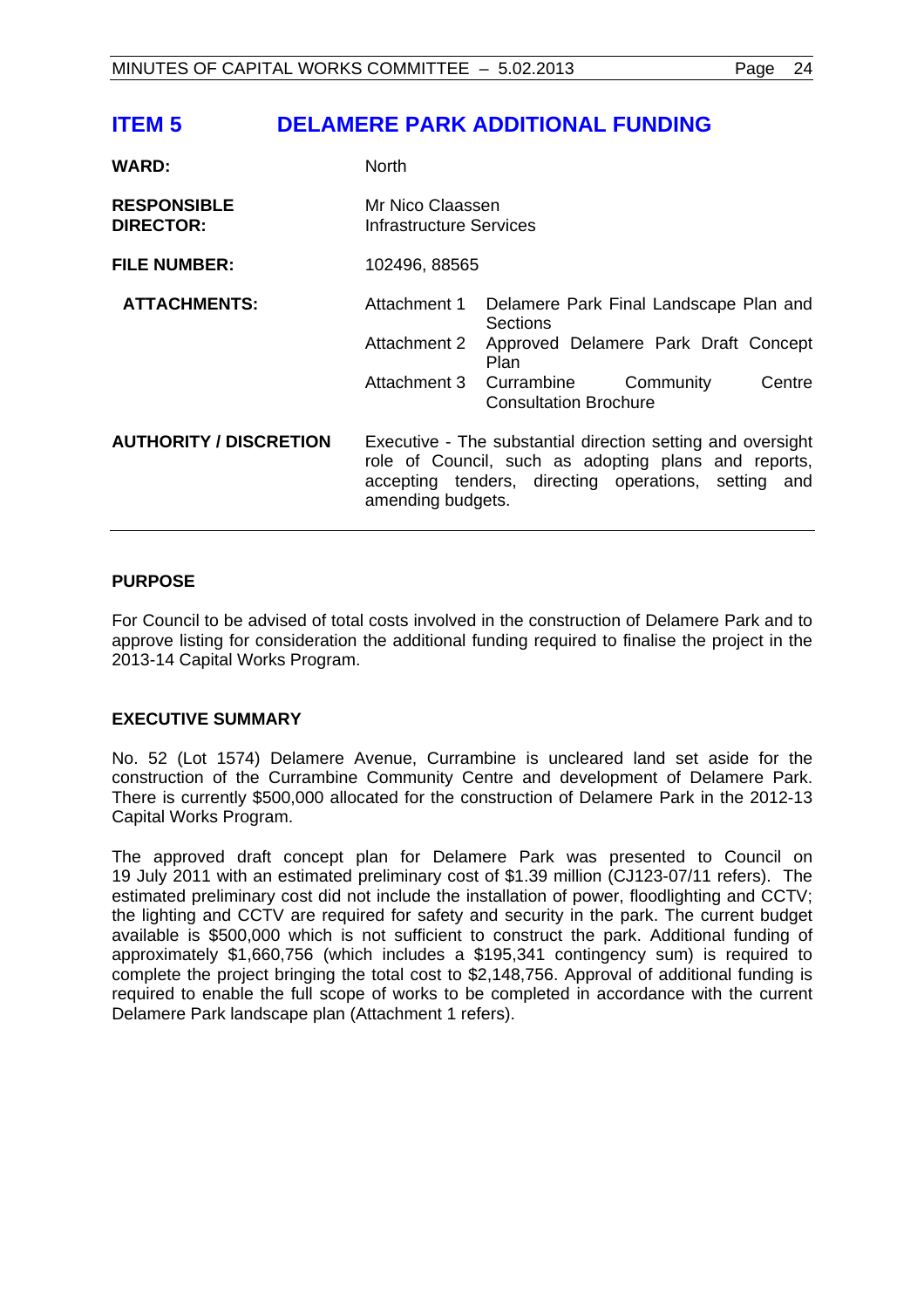*It is recommended that Council APPROVES:* 

- *1 listing of \$1,660,756 additional funding for consideration in the 2013-14 Capital Works Program for construction of Delamere Park;*
- *2 proceeding to community consultation of the current landscape plan, as detailed in Attachment 1 to this Report.*

# **BACKGROUND**

No. 52 (Lot 1574) Delamere Avenue Currambine is uncleared land set aside for the construction of the Currambine Community Centre and development of Delamere Park. Subject to the review of the Parks and Public Open Space Classification Framework (PPOSCF) Delamere Park is classified as Regional Open Space. Regional Open Space areas are not used for active sport or recreation. They accommodate the needs of the Joondalup community and beyond and encourage both short and long stay usage. The infrastructure and features associated with this classification of park are as follows:

- Floodlighting for safety and security.
- Toilet facilities.
- Capacity for 100 cars to park within or around the perimeter of the park ground.
- Footpaths.
- Barbecues.
- **Shelters**
- Play equipment.
- Bench seating.

A report was presented to Council on 19 July 2011 providing the outcomes from the community consultation conducted on Currambine Community Centre and seeking approval to proceed to community consultation on the draft concept plan for Delamere Park (CJ123-07/11 refers). The Delamere Park Concept Plan was tabled at the meeting with an estimated preliminary cost for the development of park of \$1.39 million. This preliminary cost estimate did not include the installation of power, floodlighting and CCTV.

Council agreed, in part to:

*"3 APPROVE proceeding to community consultation on the draft Concept Plan for Delamere Park included in Attachment 3 of Report CJ123-07/11 in accordance with the generic consultation and communication plan for Landscape Master Planning projects."* 

The concept plan for Delamere Park (Attachment 2 refers) has not yet been subject to community consultation with local residents. There has been interest in the development of Delamere Park from local residents and on contacting the City they have been advised that community consultation on the development of the park will be undertaken in March 2013.

\$500,000 is currently allocated in the 2012-13 Capital Works Program for the development of Delamere Park which is not sufficient to complete the scope of works as detailed in the concept plan. \$12,000 has currently been committed to the project and the remaining \$488,000 will not be used during the 2012-13 financial year and is proposed to be carried forward to the 2013-14 Capital Works Program for Delamere Park. The final design has been assessed by an external Quantity Surveyor to ascertain the total cost of the project and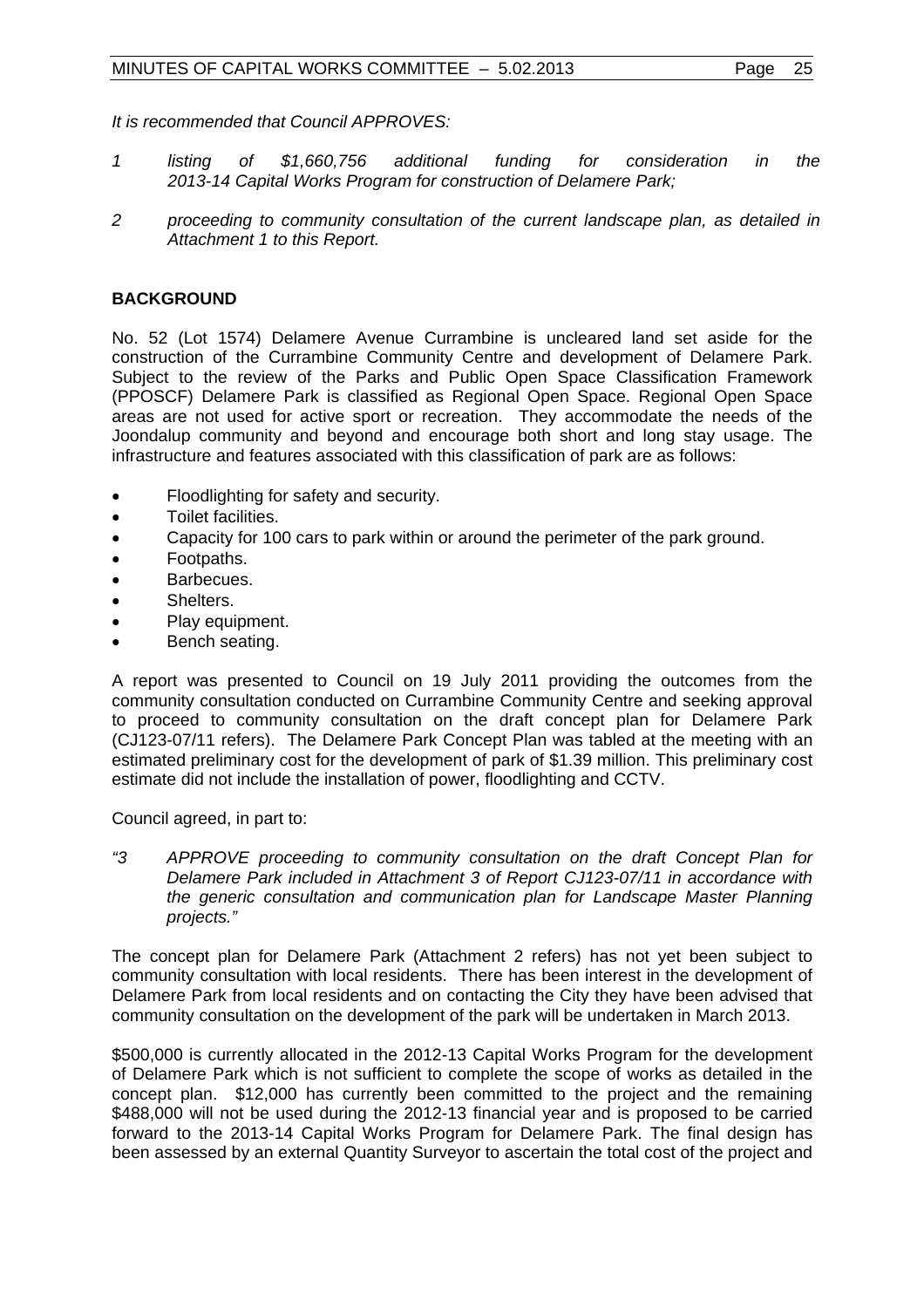a cost estimate of \$2,148,756 has been provided meaning that an additional \$1,660,756 is required to complete the park.

# **DETAILS**

At the Capital Works Committee meeting held on 6 November 2012 it was requested that a report be presented to the Committee outlining the final design and costing for Delamere Park and associated funding options.

The Delamere Park site is located within a civic and cultural precinct and is considered to be a Regional Open Space. The park will attract a large range of the public who are looking to use the space for recreational activities and also those who will use the space as an access way through to the Currambine shopping centre and neighbouring commercial developments.

The increased activity that the park development will attract to this site has resulted in the incorporation of 'best design' landscaping principles which will provide a range of positive outcomes for the community, including:

- increased passive surveillance and pedestrian safety
- a range of play activities for both able bodied people and those requiring universal access
- increased accessibility for the elderly, disabled and parents with young children
- provision of large open parkland that has the opportunity to be used in conjunction with the Currambine Community Centre programs
- provision of a footpath network and outdoor gym equipment to encourage health and fitness within the community.

The construction of Delamere Park will be a significant development in enhancing the pedestrian connectivity within the Currambine community and the overall value of amenity within the community.

The following information provides details of the costs involved in the development of Delamere Park:

#### Soft/hard landscaping and Irrigation Works

The current landscape design for Delamere Park underwent a 'design process' evaluation by an external Quantity Surveyor. The soft/hard landscape and irrigation works are estimated at \$1,507,701. This is inclusive of:

- site mobilisation
- traffic management
- earthworks
- footpaths
- park furniture
- play ground equipment and appropriate shade
- retaining walls
- conservation fencing
- ablution facilities
- trees, turf and garden beds
- bore and irrigation works.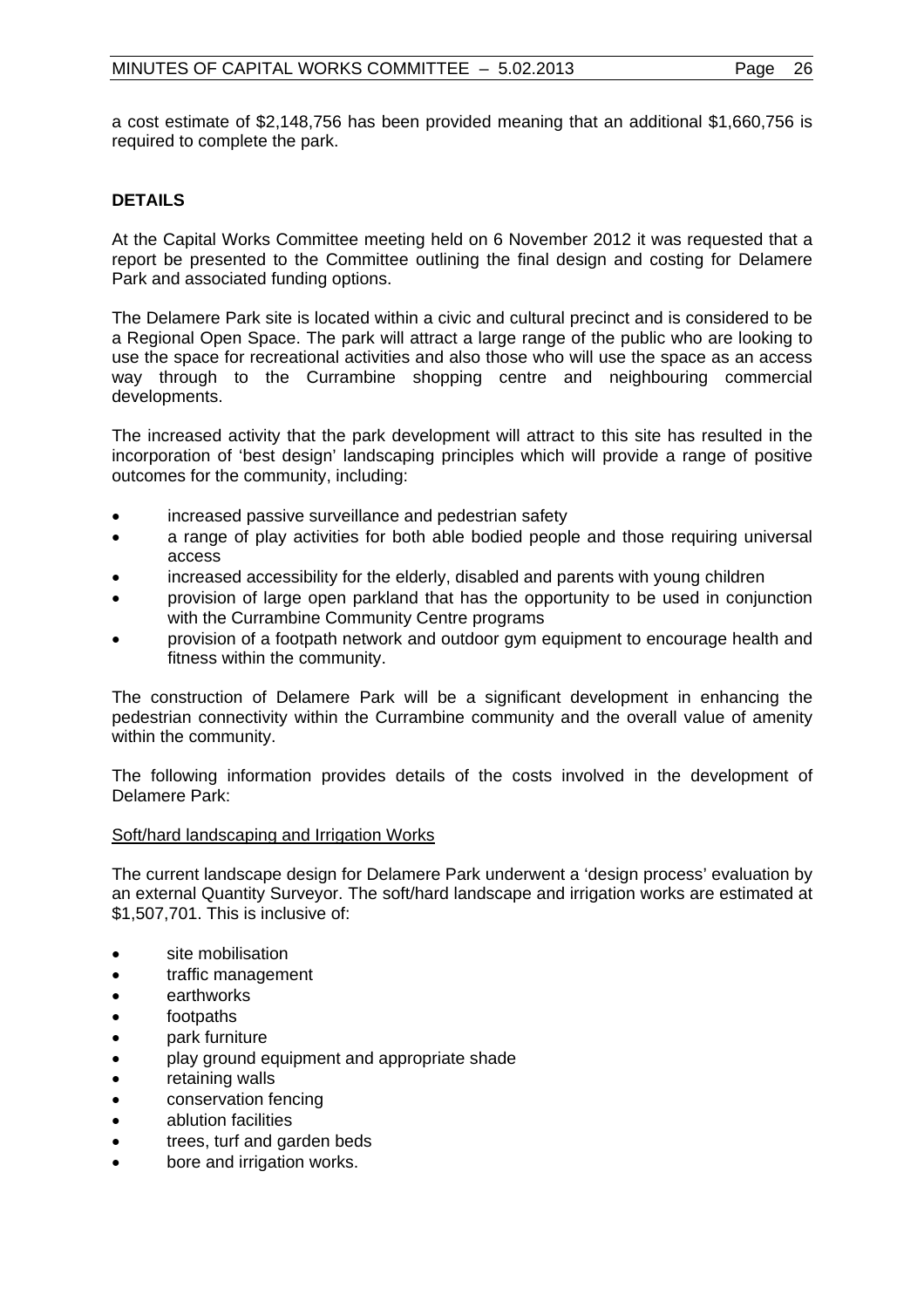# Car Park Construction

The car park is located to the southern end of the park and will service visitors to the park as well as act as overflow parking to the community centre. It has an estimated construction cost of \$95,000. The construction of the 60 bay car park was not included within the Currambine Community Centre budget. The costs for construction of the car park are currently being covered by the Community Centre budget however the \$95,000 cost will need to be recouped from the Delamere Park budget.

# Power, Lighting and CCTV

The floodlighting in the park will be provided solely for safety and security purposes with the installation of CCTV provided to monitor assets and infrastructure in the area. This item was not included in the inital cost estimate. The estimate for power, lighting and CCTV is \$343,000.

# Re-Vegetation

The area of bushland that was located at the south west corner of the proposed park has been cleared. This section of bushland is integral in creating a visual buffer from the future commercial development adjacent to Delamere Park. It is proposed that this area be revegetated using the seeds that have been collected from the existing uncleared bushland on the site. The cost estimate for re-vegetation works is \$7,713.

| <b>Summary of estimated costs for Delamere Park</b> | Original<br><b>Concept</b><br>Estimate (2011) | <b>Revised</b><br><b>Estimate</b> |
|-----------------------------------------------------|-----------------------------------------------|-----------------------------------|
| Soft/hard landscape and irrigation works            | \$1,227,859                                   | \$1,507,701                       |
| Car park construction                               | \$0                                           | \$95,000                          |
| Power/lighting and CCTV                             | \$153,000                                     | \$343,000                         |
| Re-vegetation of cleared bushland                   | \$0                                           | \$7,713                           |
| Sub-total                                           | \$1,380,859                                   | \$1,953,414                       |
| Contingency (10%)                                   | \$0                                           | \$195,341                         |
| <b>Total estimate (excl. Gst)</b>                   | \$1,380,859                                   | \$2,148,756                       |

| <b>Summary of additional funding required</b>                      |             |
|--------------------------------------------------------------------|-------------|
| Total estimated cost for park construction (incl. 10% contingency) | \$2,148,756 |
| Total carried forward from 2012-13 budget                          | \$488,000   |
| Total additional funds required for 2013-14 budget (excl. GST)     | \$1,660,756 |

#### **Issues and options considered**

There are a number of options that are available for consideration for developing Delamere Park:

- 1 Not develop Delamere Park.
- 2 Construction of the park using 2012-13 Capital Works budget of \$500,000.
- 3 Defer development of Delamere Park until 2014/15.
- 4 Phase development of Delamere Park for 2013/14 and 2014/15 financial years.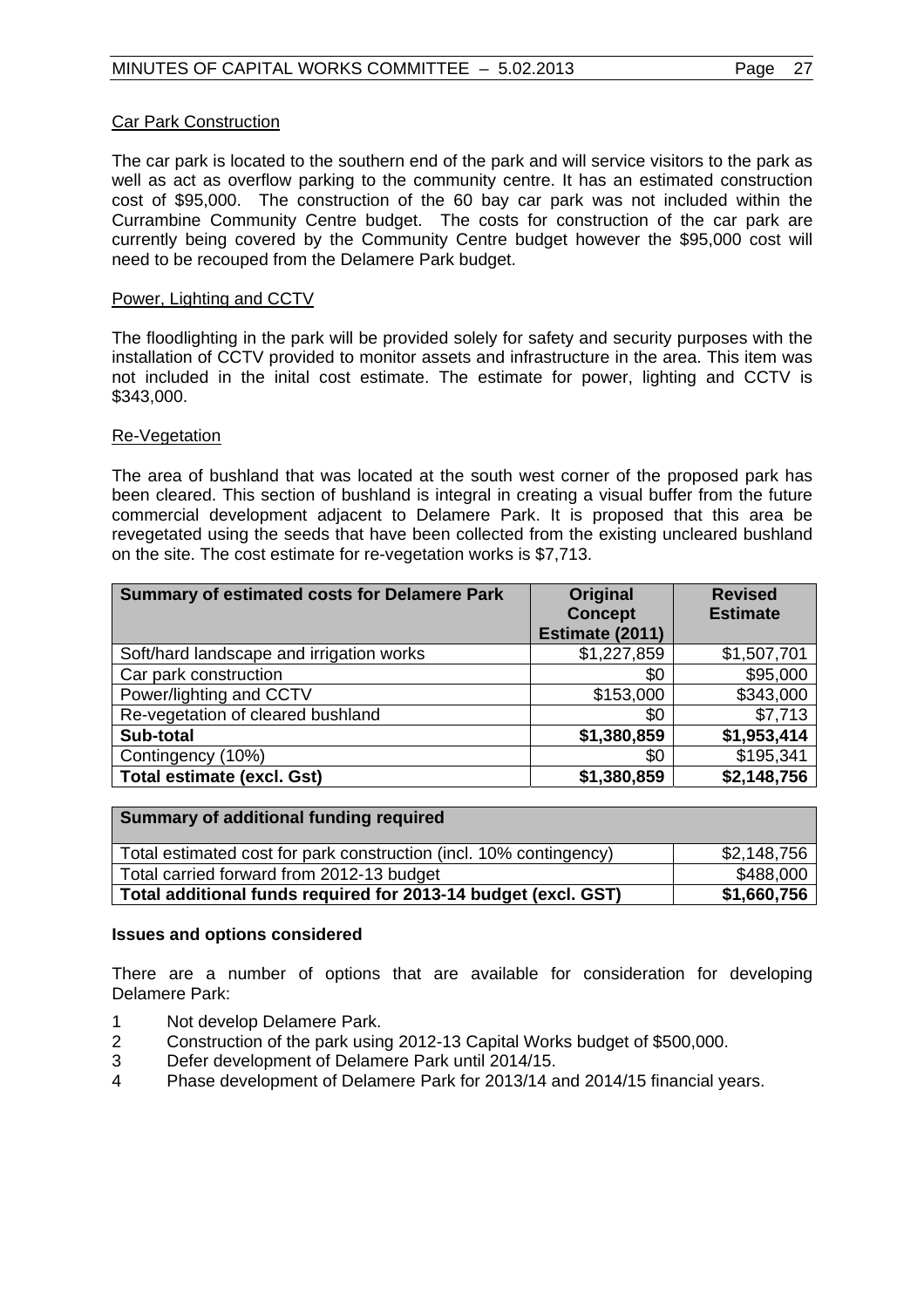5 To provide additional funding to complete the construction of Delamere Park in accordance with the current landscape design for completion in 2013-14 Capital Works Program. This is the preferred option as Delamere Park will be completed in the same year as Currambine Community Centre. The Community Centre and car park is anticipated to be completed in September 2013.

# **Risk management considerations**

Not developing the adjacent Public Open Space in Delamere Park could lead to increased opportunity for vandalism and anti-social behaviour near Currambine Community Centre and will detract from the overall aesthetics of the site.

If additional funding is not provided for Delamere Park the development will not be completed in accordance with the approved landscape concept plan.

# **Financial/budget implications**

Summary of Cost Estimates:

| Account no.                  | MPP2014 (CW000762)   |
|------------------------------|----------------------|
| <b>Budget Item</b>           | <b>Delamere Park</b> |
| <b>Current Budget amount</b> | \$500,000            |
| Amount spent to date         | \$12,000             |
| <b>Proposed cost</b>         | \$2,148,756          |
| <b>Balance</b>               | \$1,660,756          |
| <b>Annual maintenance</b>    | \$40,000             |

# **Regional significance**

Once constructed, Delamere Park will be available to a wide catchment of residents due to its location adjacent to the Currambine Community Centre, and will offer a range of amenities within the park.

Delamere Park has been designed at an enhanced standard so as to complement the \$4 million Currambine Community Centre.

# **Sustainability implications**

Delamere Park is located within Groundwater Licence 155582. There is currently sufficient capacity within the allocation to accommodate the irrigation requirements for the public open space. The City will apply for a bore license from the Department of Water for the site and it is anticipated that this will be supported in recognition of the water conservation activities that the City is involved with.

# **Consultation**

In 2009 a feasibility study was undertaken by Community Perspectives for the Currambine Community Centre and adjacent parkland. The study consulted the surrounding residents and conducted surveys to determine which amenities the public would like to have incorporated into the community centre building and within the surrounding external spaces around the building. The results from this study were used to develop the concept design for Delamere Park.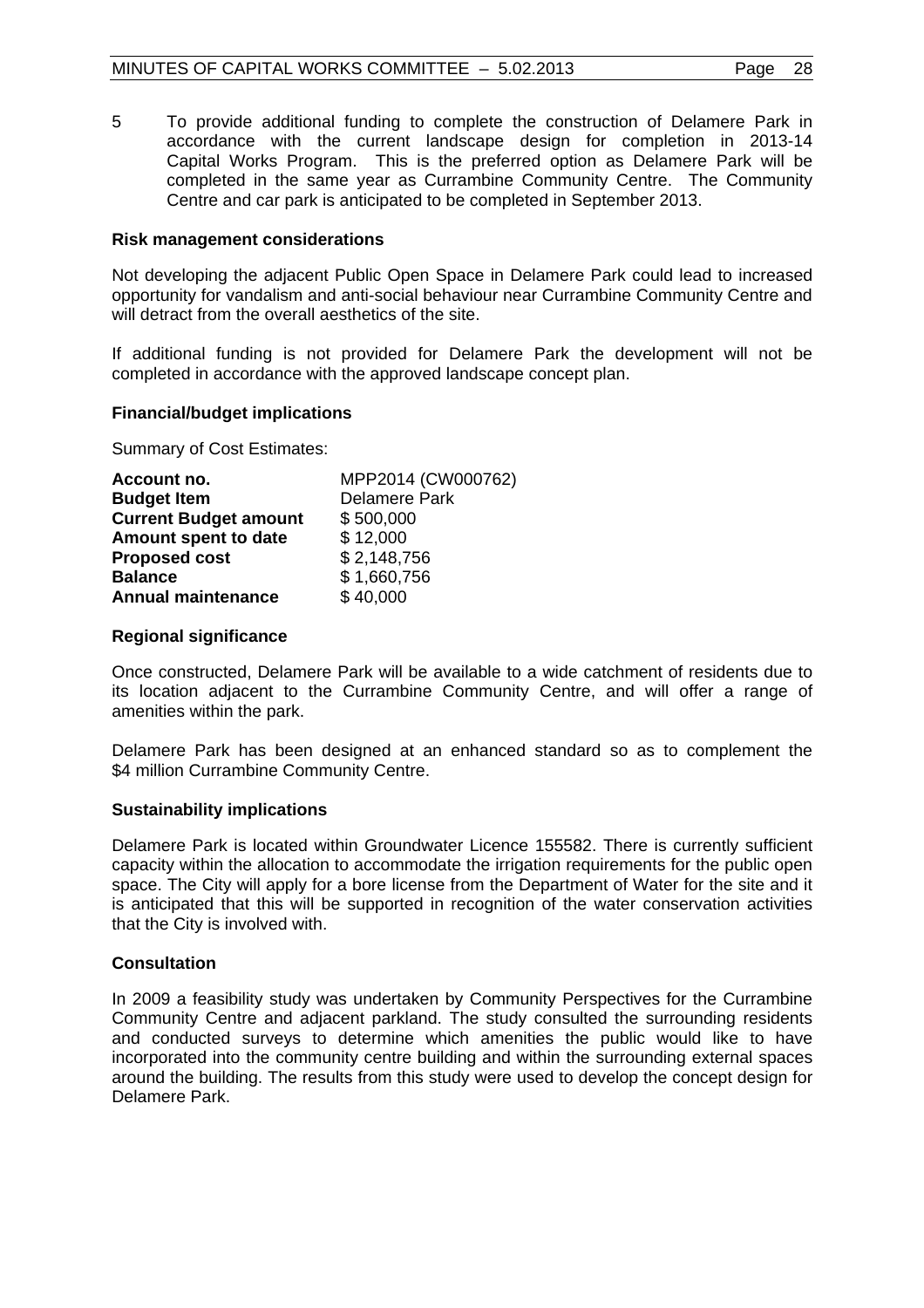In 2011 community consultation was undertaken for Currambine Community Centre which canvassed opinions on the community centre building and car park only. The brochure did not include a concept plan for Delamere Park (Attachment 3 refers).

The concept plan for Delamere Park (Attachment 2 refers) has not yet been subject to community consultation with local residents. There has been interest in the development of Delamere Park from local residents and on contacting the City they have been advised that community consultation on the development of the park will be undertaken in March 2013.

# **COMMENT**

The draft Concept Plan for Delamere Park responds to five of the top seven elements that stakeholders in the 2009 Feasibility Study suggested could be included in the park. In consideration that there is good quality remnant heathland on the park, this has been retained to provide a buffer between the park and adjoining commercial properties.

It is recommended that additional funding is approved prior to proceeding to final design, community consultation and the development of the tender specification. The approved draft concept plan cannot be constructed with the current available budget of \$500,000 and additional funding of approximately \$1,660,756 is required to complete the park.

# **VOTING REQUIREMENTS**

Simple Majority.

*Cr Ritchie entered the room at 6.45pm.* 

# **MOVED Cr Hamilton-Prime, SECONDED Cr Hollywood that Council APPROVES:**

- **1 listing of \$1,660,756 additional funding for consideration in the 2013-14 Capital Works Program for construction of Delamere Park;**
- **2 proceeding to community consultation of the current landscape plan as detailed in Attachment 1 to this Report.**

#### **The Motion was Put and CARRIED (6/0) CARRIED (6/0)**

**In favour of the Motion:** Cr Amphlett, Mayor Pickard, Crs Corr, Hamilton-Prime, Hollywood and Ritchie.

*Appendix 4 refers* 

*To access this attachment on electronic document, click her[e: Attach4agnCWC130205.pdf](Attach4agnCWC130205.pdf)*